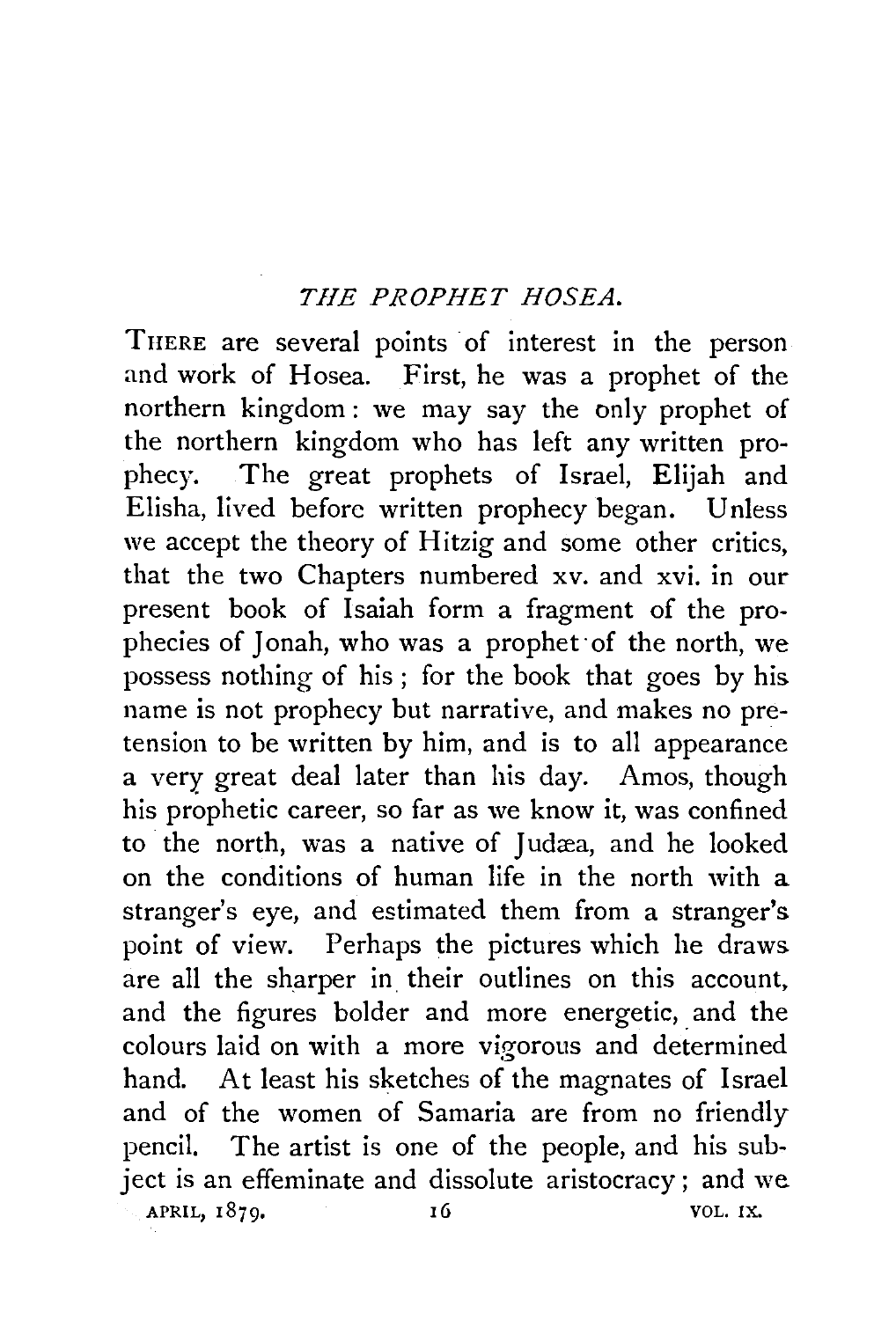may be sure no pains was taken to tone down the picture or throw any shade over its hideousness. But Hosea was a native of that evil northern land himself. He had grown up familiar with all the forms of its life : however evil they might seem to him, they could not strike him as strange. And as even the forms of wickedness which mark a people's history spring from characteristics of the people's mind and position which are not evil, these must have been shared by the prophet ; and if he could not sympathize with the evil wrought by his countrymen, he could see whence it arose, and judge it more leniently and condemn it less severely. It is cause for special thankfulness that Scripture has preserved to us this book, the product of a northern mind, the testimony borne to itself by the northern kingdom. The books of Kings and Chronicles are late, and pass lightly over the affairs of the kingdom of the Ten Tribes: their view is general, and, as was right, condemnatory. And we are apt, in our hasty and superficial manner, to conclude that, because this kingdom is condemned as upon the whole bad, therefore it was wholly bad, and to forget that moral uniformity is nowhere seen; that there is a struggle everywhere between the good and the evil, and that only after a conflict of many generations is the one or the other victorious. The designs of Providence in the erection of this kingdom form a very profound problem. Favoured in its origin by prophets, Ahijah .and Shemaiah ; fostered and purified by the greatest prophetic geniuses of the Hebrew people, Elijah and Elisha ; preached to by Amos, a direct messenger from God, and its sins condemned, but with only a condemnation by inference for itself; at last assailed by Hosea,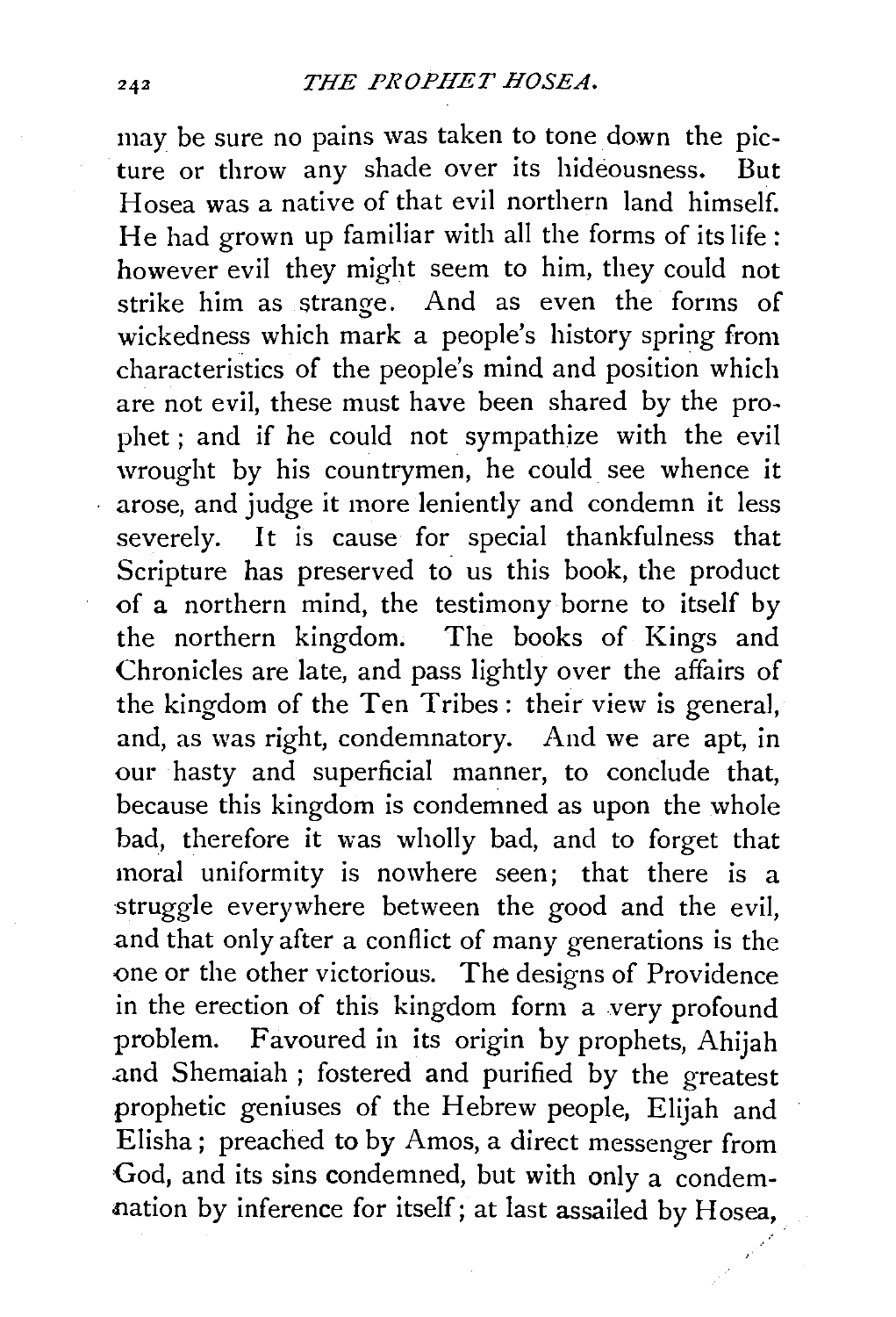·one of its own children, and the chiefest and first of its sins declared to be the sin of its ever having come into -existence-these things form a riddle difficult to solve. Had Providence, in permitting its rise, other designs? and the prophets, in promoting the secession, other hopes? And might the kingdom have had a great destiny and played a great part in the history of salvation, if Jeroboam the son of Nebat had understood the principles of God's kingdom ? We see the possibilities of things only when these are possibilities no more. When our life is spent, or irrevocably lowered, we see the meaning of living, and exclaim, What this life of ours might have been ! By the time Hosea came upon the scene the energies of Israel were exhausted ; his youthful powers had been wasted; there was no destiny awaiting him now; he was prematurely old: "Strangers have devoured his strength, and he knoweth it not : yea, gray hairs are here and there upon him, yet he knoweth not" (Chap. vii. 9). Not in years, but in vital power, he was old ; and, like others in that state, he could not be made to feel it.

Yet we cannot help a certain sympathy for ·that northern kingdom. It embodied in its origin a protest, strong and strange for that time and that Eastern land, against political despotism, even if we should not :go the length of regarding the movement as a protest against religious innovation and centralization, and an appeal to the conservative spirit to return to old forms -a view certainly not that of Hosea. No doubt the break occurred where there had always been a weakness. A crack in the political unity ran across the country, from the Mediterranean to the Jordan, be-~tween the boundaries of Ephraim and Benjamin. In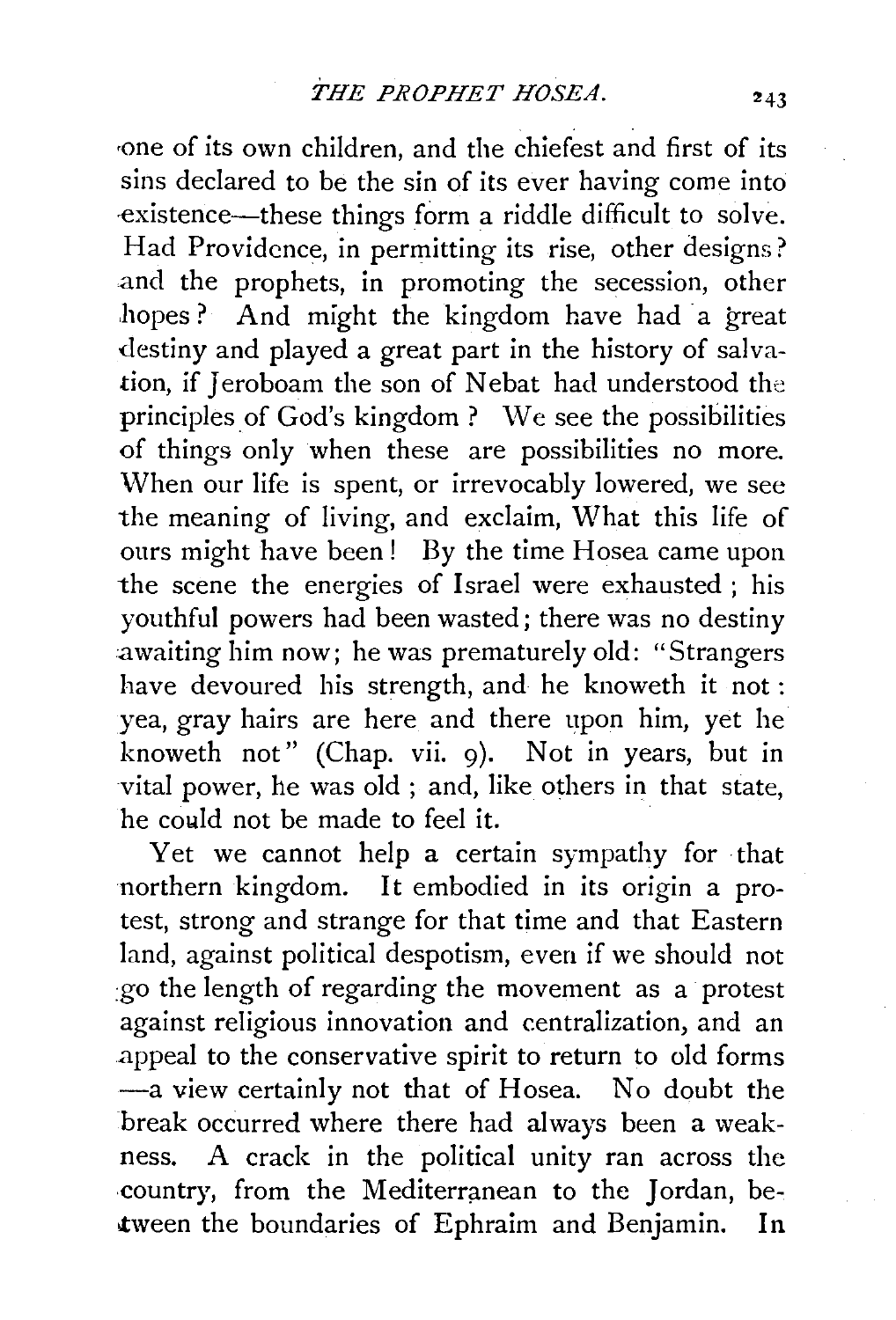the Song of Deborah we observe all the northern tribes acting together, both east and west of the Jordan ; but no allusion is made to any of the tribes south of Ephraim. The secession of the northern confederation was, however, none the less a bold and decisive stroke in behalf of freedom and popular rights. Perhaps, like a political neighbour of our own, its instinct for freedom was much in excess of its capacity for selfgovernment, and the frequent use which it made of the weapon of revolution brought no lasting liberty or tranquillity to itself. It shook off one despot only to come under the yoke of another. The great number of different tribes formed an obstacle to close coherence, although it was favourable to the love of freedom; and the kingdom was rarely united except when some stern soldier grasped the reins of power. The three greatest rulers of the north were Omri, Jeroboam II., and Pekah, the son of Remaliah, all of them military despots, but men\_of ability, obeyed at home and feared abroad.

The northern kingdom embraced the happiest regions of the country : the most fertile, as the plains of Sharon and Jezreel; the most splendidly wooded, as Ephraim, Carmel, and Lebanon; and the best watered. The streams of Naphtali and Gilead never ran dry, and the cool breezes from Lebanon perpetually invigorated the dwellers in the great plain at its foot.. Nature was kinder, and her moods more variously genial, than in the south. Hence the life of the people was perhaps more joyous, and their love for nature deeper ; and, as they were far from the centre of Jehovah-worship, their religious feelings and thoughts were freer. Both what is good and bad in their his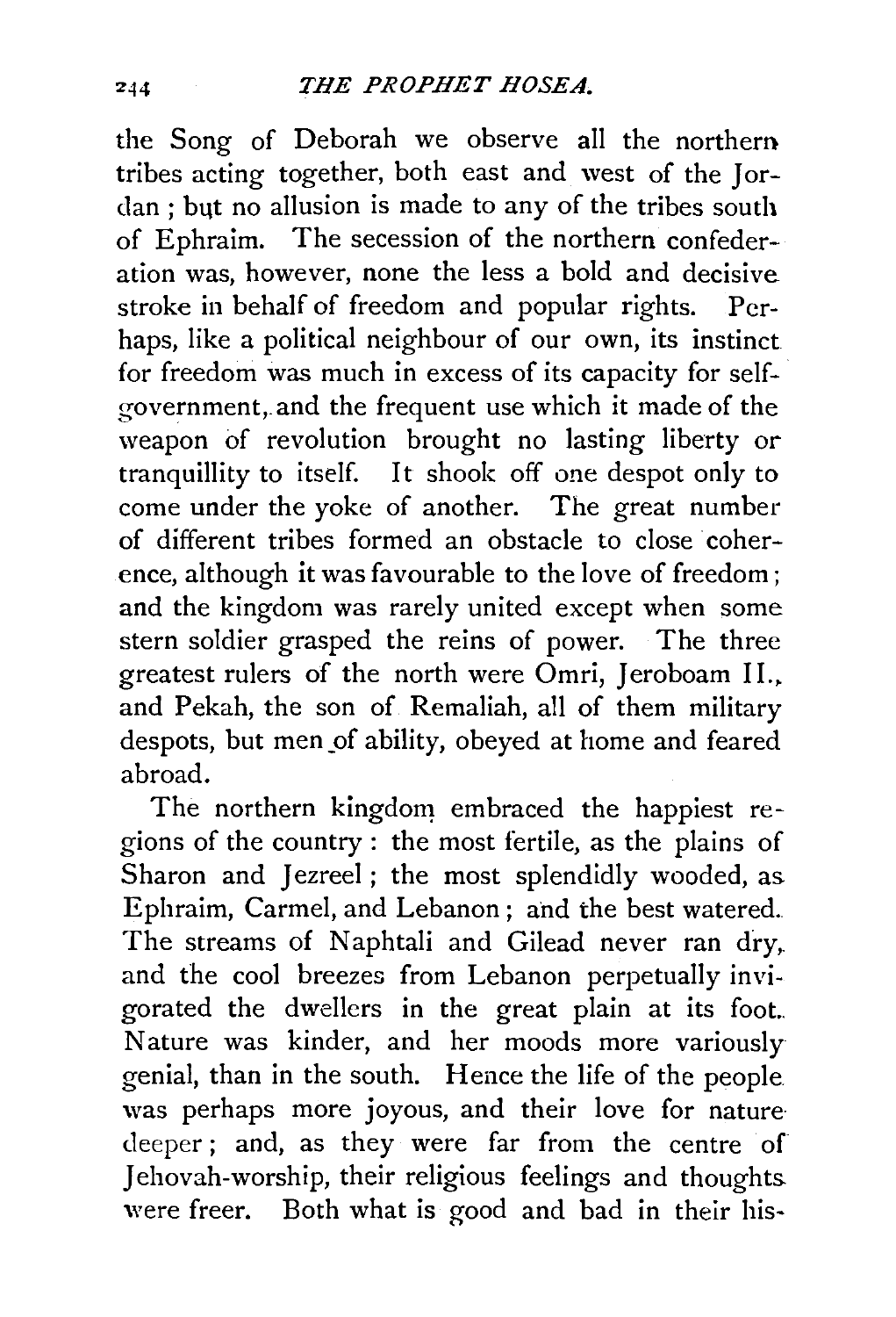tory may be partly accounted for in this way. There .are allusions in the Song of Solomon which seem to imply a later age than that of Solomon. If this exquisite pastoral be not by him, it owes its origin to the northern kingdom, nature's varying moods in which it perfectly reflects. Again, if the afflicted righteous of Job be not merely the righteous man, but the righteous nation and people trodden down under the foot of professed idolaters, it was in all likelihood the sufferings of Ephraim that drove one of his children thus to express his sorrow and his perplexity over his country's fate and the inexplicable ways of God. Such freedom in criticizing God's ways, such boldness of despair in the face of the problems of Providence, seem foreign to the devouter minds of the south. They might have been found in the desert, but the book is .certainly a production of the Hebrew mind, and perhaps the conditions of its production are easiest to ·be .conceived in the northern kingdom. If we owe to the north the Song of Songs, the book uf Job, and the Prophet Hosea, to say nothing of the Song of Deborah and much else in the historical books, our obligations are of such a kind as to make us regard with a perplexed wonder the profound capabilities and the perverse destiny of this people. But, on the other hand, the evil in Israel may to some extent be explained in the same way. This profounder love of nature and this less deep awe of God might readily increase each other and grow into excess ; and so .it seems to have been. The charms of nature altogether overpowered the people, and her sweet influences became divine. The nation fell into the worship. .of the many powers of physical life under the name of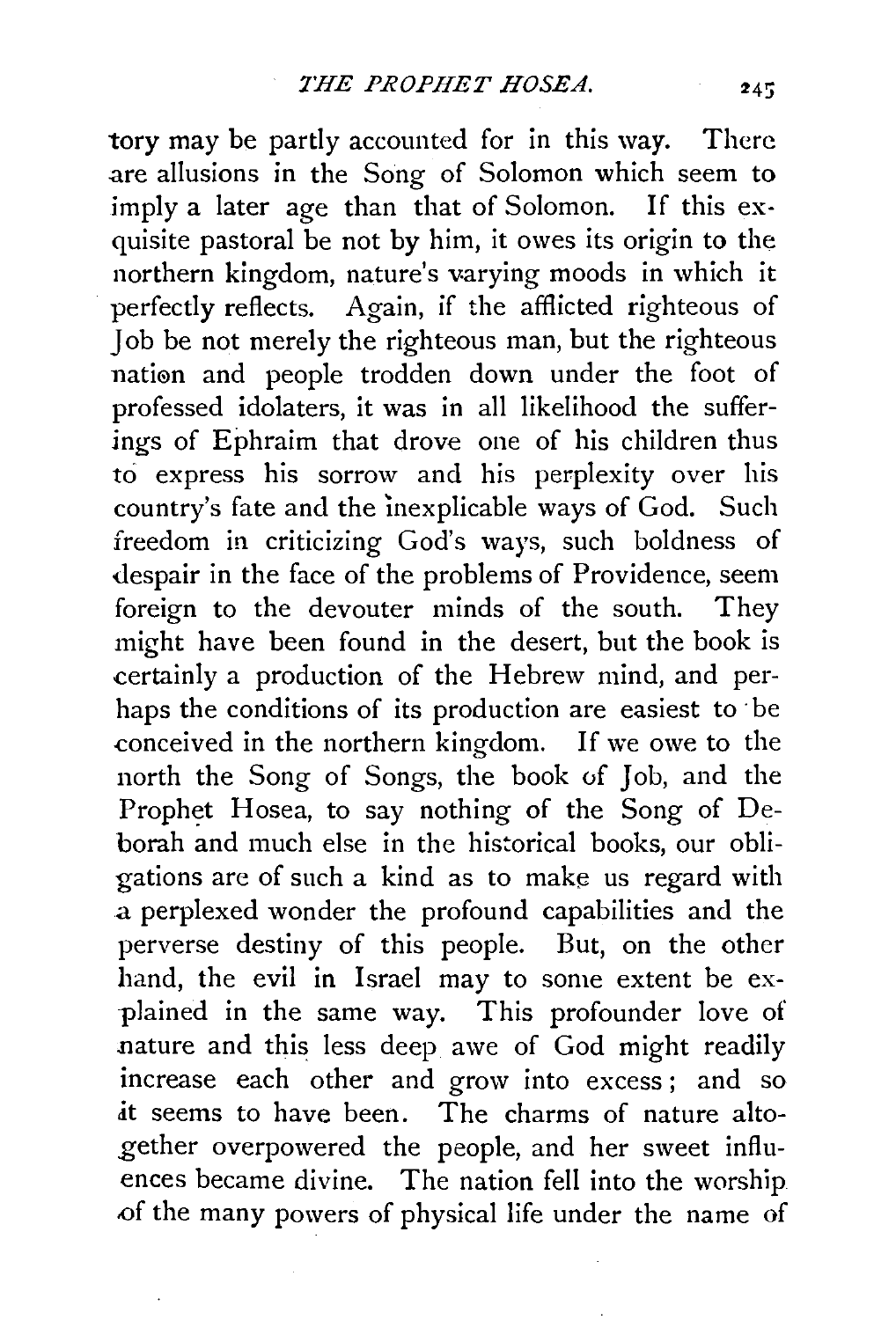Baal ; and this enfeebling worship crushed out all the moral energy from their heart, and led to the grossest dissoluteness of manners. In the south the moral temper was sterner. No prophet of Judah draws such pictures of immorality as Amos does, or even Hosea : " Whoredom and wine and new wine take away the understanding" (Chap. iv. I 1). Micah and Isaiah both chastize the people of the south for the oppression of the poor by the rich, for their avarice, and judicial corruption, and drunkenness ; but neither of them alludes to licentiousness. But in Israel this vice, with its usual accompaniments of violence and bloodshed, had deeply penetrated all classes, even those whose purity is most closely watched : " I will not punish your daughters when they commit whoredom, nor your betrothed when they commit adultery: for ye yourselves go aside with whores, and ye sacrifice with harlots" (Chap. iv.  $\{14\}$ ; "False swearing, and killing, and stealing. and committing adultery, they break out, and blood toucheth blood" (Chap. iv. 2): *i.e.,* one bloody deed follows immediately on the heels of another.

It would be to carry the theory of the influence of circumstance in the formation of mind and character too far, to explain the peculiarities of this prophet's disposition and writings from his northern origin. And. with the life of Elijah before us, we could hardly deny that there were minds with strong enough fibre in this kingdom. Yet it is singular that the author of Isaiah xv. xvi. so completely resembles Hosea in the tenderness and sorrow of his tone. Hosea surpasses him only because it is his brethren, and not strangers, whose fate he laments and strives to avert. His voice, when addressing his countrymen, is always choked with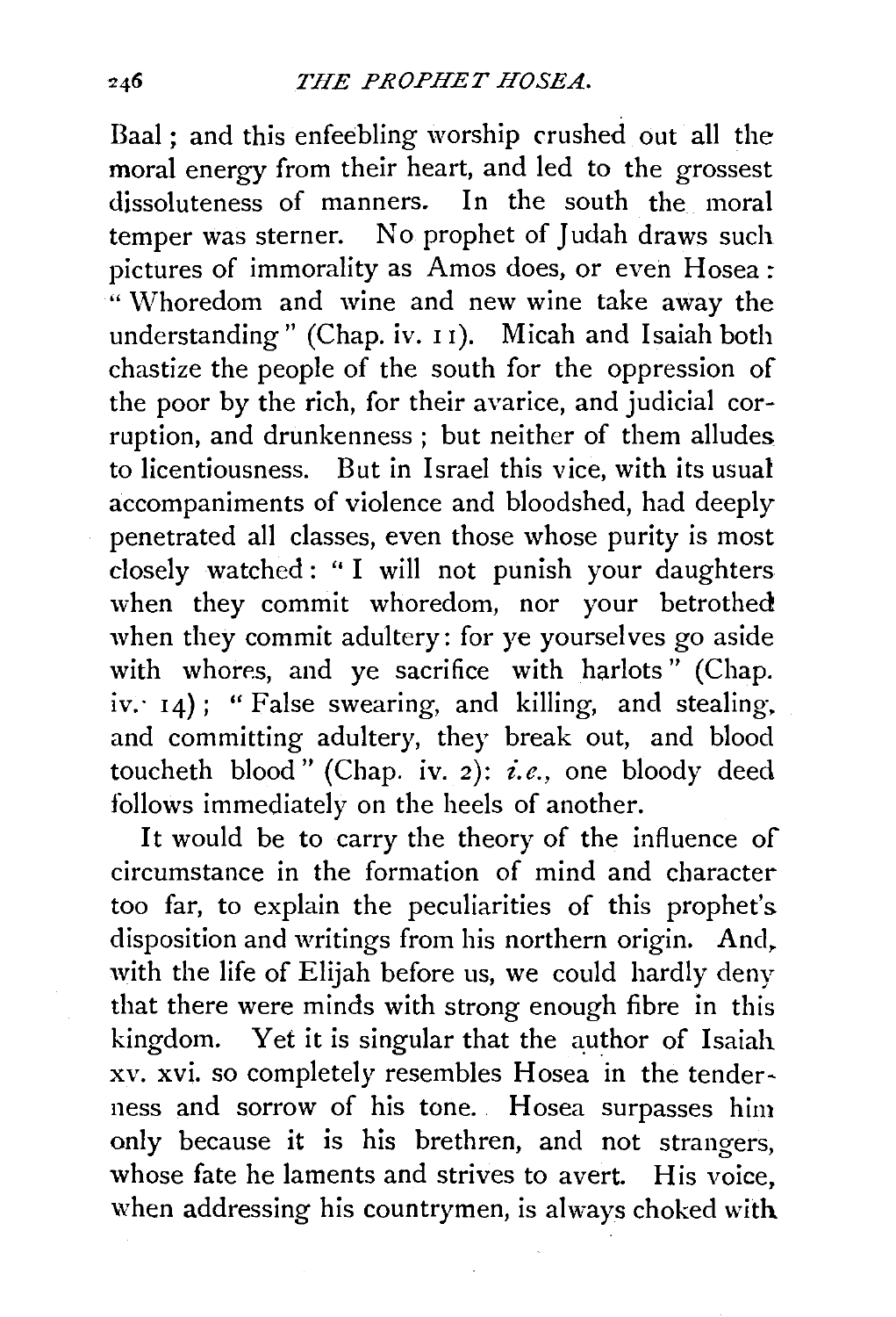emotion. His speech is little else than a succession of sobs He behaves before the wickedness and inevitable doom of his countrymen, with the extravagance of a distracted mourner in the presence of his dead. He clings to them, and calls to them, and will not believe that hope is past ; and, rising up to a height of ecstasy which is almost frenzy, he apostrophizes death with the threat, in Jehovah's name, " $O$  death, I will be thy plagues!" His grief over his countrymen is pure, without one element of anger. He has none of the scorn which Amos cannot conceal for the luxury and effeminacy of the magnates of Israel. And corresponding to his own character is his conception of God. The Divine Heart is but his own with Divine deepness. Jehovah also is at his wit's end with his people : "0 Ephraim, what shall I do unto thee? for thy goodness is as a morning cloud" (Chap. vi. 4). He too is distracted between love and grief: " How shall I give thee up, O Ephraim ?" (Chap. xi. 8.) Hosea first of all the prophets rises to the sublime height of calling the affection with which Jehovah regards his people, *love.* No prophet had named such a word before. In Joel, God is "gracious and merciful, slow to anger, and of great kindness, and repenteth him of the evil " (Chap. ii. 13). In Amos, He is good and beneficent, the great outstanding example of his goodness being his redemption of his people from Egypt, and his planting them in Canaan: "Also I brought you up from the land of Egypt, and led you forty years through the wilderness, to possess the land of the Amorite" (Chap. ii. 9, 10); and his relation to Israel is expressed by the profound term *know :* "You only have I *known* of all the families of the earth" (Chap. iii. 2). But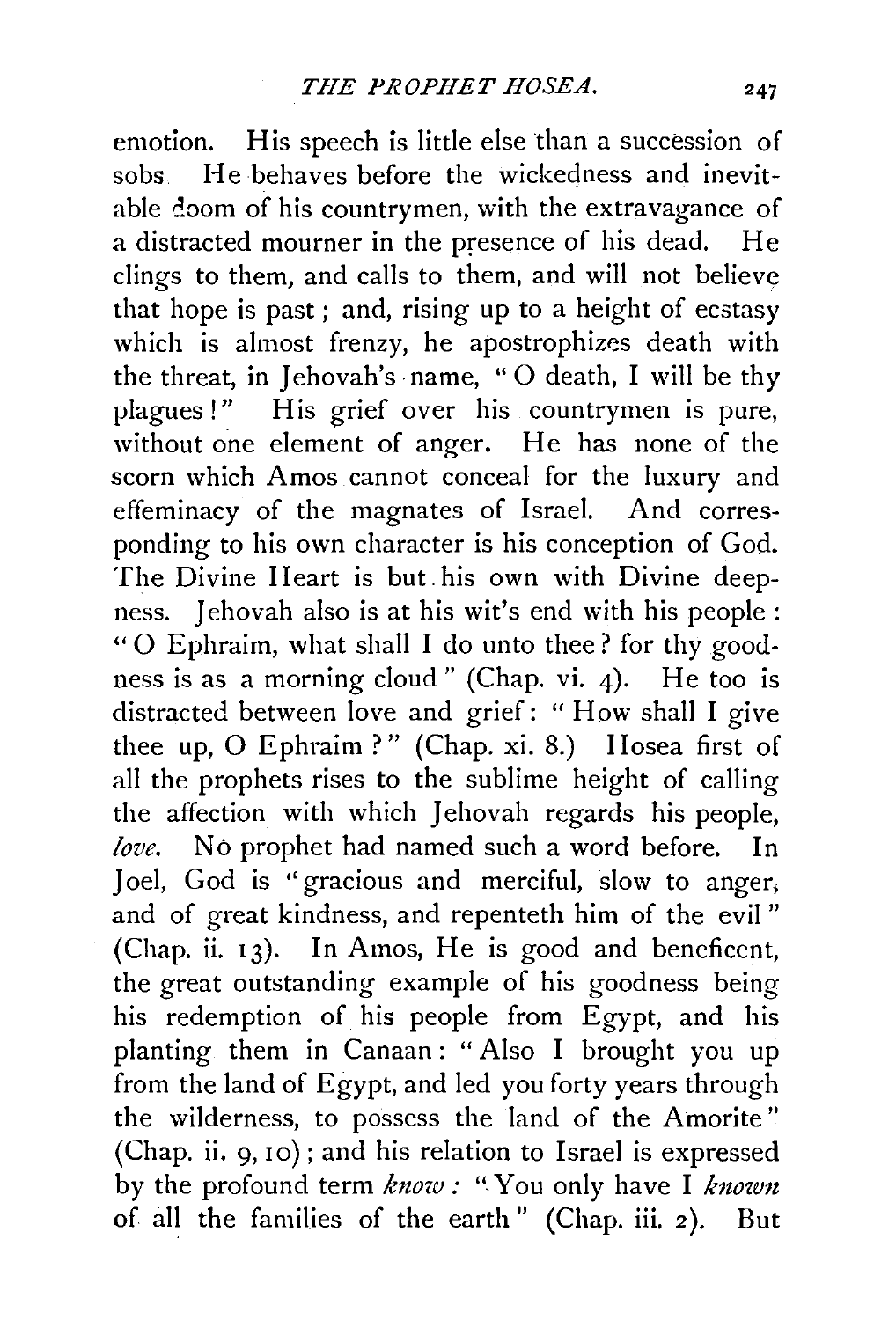no prophet before Hosea ventures to name the *love*  of God : " \Vhen Israel was a child then I *loved* him, and called my son out of Egypt" (Chap. xi. 1); "I will heal their backslidings, I will *love* them freely " (Chap. xiv. 4). This idea is the most remarkable thing in Hosea's prophecy, and perhaps is almost the only theological idea in it-the various forms in which it is presented and figures in which it is set, and the various deductions from it, virtually making up the prophecy.

The main contents of Hosea's prophecy are these : 1. His lamentations over the immorality and violence everywhere prevailing among the people. This immorality he calis whoredom and adultery : " They are all adulterers ; they are as an oven heated by the baker." (Chap. vii. 4. Compare the passages already cited.) Coupled with this is the riot and excess in wine indulged in by the highest in the land on great state occasions-" On the day of our king the princes made themselves sick with a fever of wine" (Chap. vii. 5)-and the treacherous revolutionary spirit that burned in the hearts of the nobles, breaking out in deeds of bloodshed, and manifesting itself, as it descended through all classes, in robbery and violence, in which even the priests engaged : "They have made ready their heart like an oven, whiles they lie in wait; ... they are all hot as an oven, and devour their judges; all their kings are fallen (Chap. vii. 6, ff.) ; "Gilead is a city tracked with blood, and as robbers lie in wait, so is the company of priests ; they murder in the way towards Shechem." (Chap. vi. 8, ff. Comp. Chap. vii. 1.) In addition to this there was the secular spirit and devotion to material well-being that had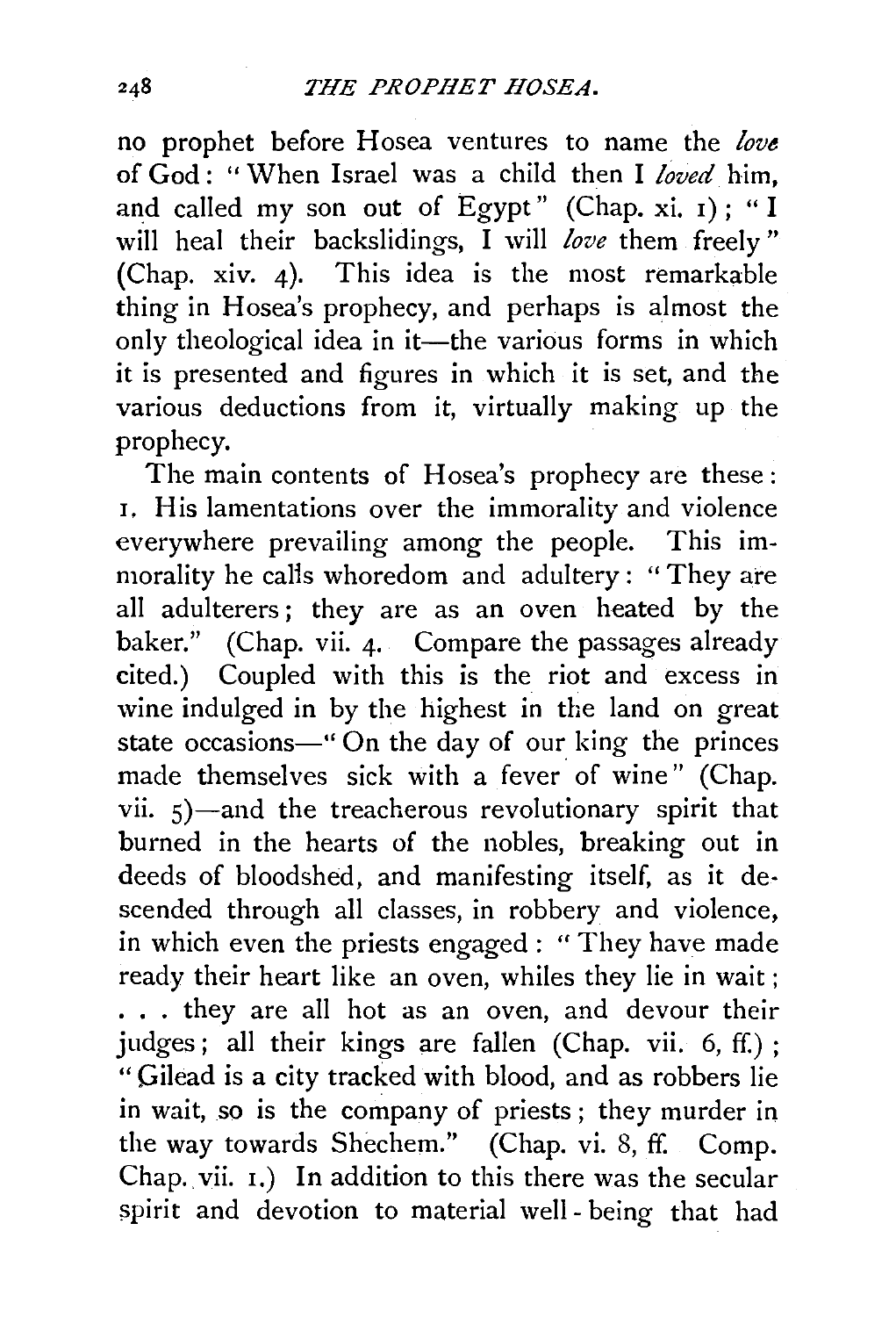taken possession of every mind : " Canaan ! in his hand are balances of deceit: he loveth to oppress. Ephraim saith, Surely I am become rich: I have found me wealth" (Chap. xii. 7).

The picture which this prophet exhibits of the internal condition of the northern kingdom in his day is a terrible one. He lived during, perhaps, the most unquiet and turbulent times which the country had ever passed through. His prophecies extend over a considerable period of its history. Some of them, perhaps, belong to the time anterior to the death of Jeroboam II., but others fall in the time of the long interregnum that followed his death. After this interregnum of eleven years, Zechariah, son of Jeroboam, succeeded in mounting· the throne, on which he sat only a few months, . and was then assassinated by Shallum. It is in the midst of this unquiet time that Hosea addresses his countrymen. The firm rule of Jeroboam had just ended. The forces of revolution were newly broken out, and were acting in ail their strength. Under the last king's long and successful reign the country had advanced greatly in material prosperity. There were ample resources in the land to nourish the various factions, and they struggled with one another with a fury that was fresh and unexhausted. The Prophet can compare this destructive fury to nothing but the raging heat of an oven, although the figure contains the darker trait of a long-sighted scheming policy that suppressed and nursed the fire till the time came to let it blaze out. In Amos's day, who prophesied under Jeroboam, society was dissolute; but in Hosea's day it was dissolved. The former prophet assails the great, the upper classes, for their immorality and drunkennesss,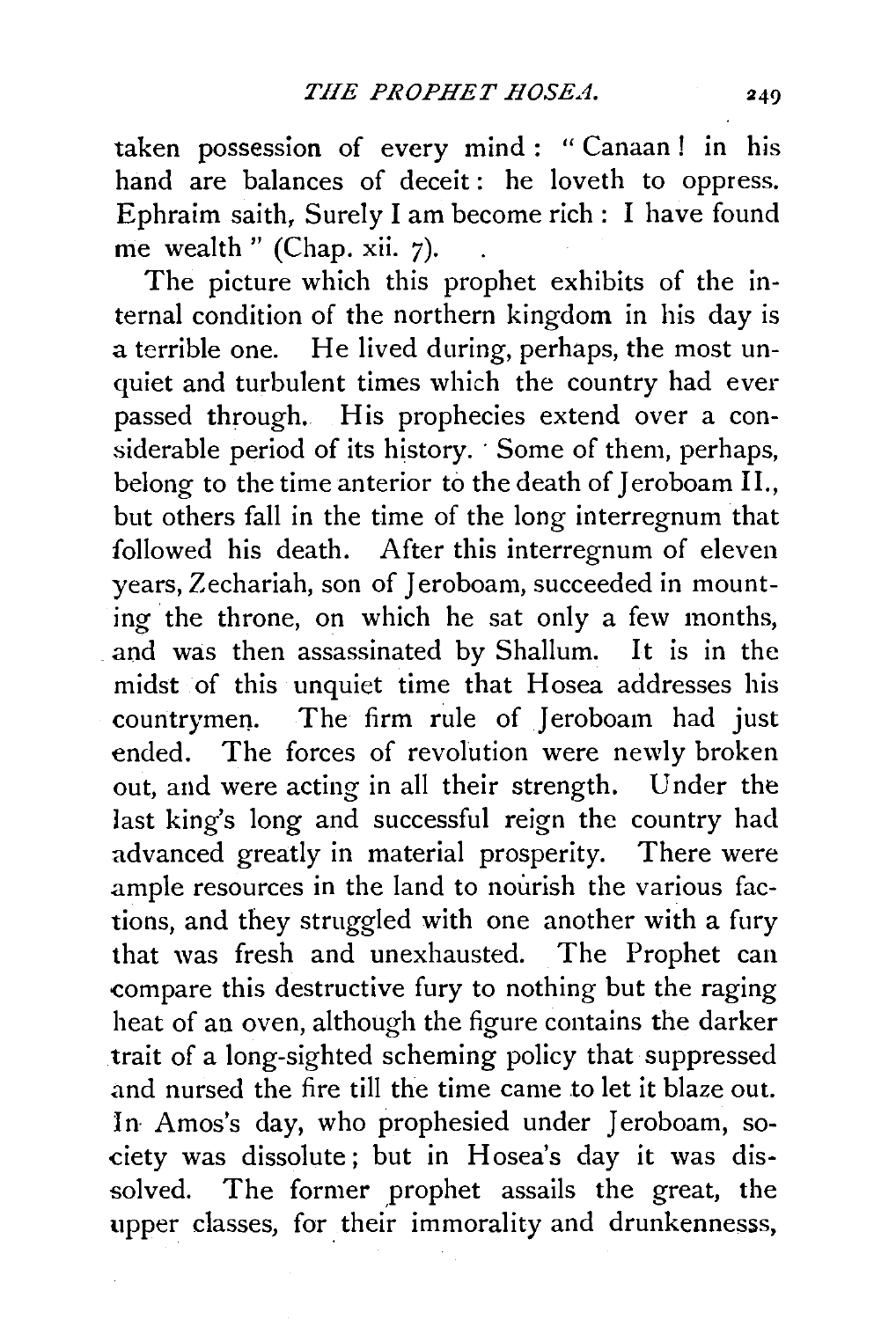calling the women "kine of Bashan," full fed, luxurious, and gross, saying to their lords, *"Bring, and let*  us drink;" and for their pitiless treatment of the poor, whom they sold for a pair of shoes, whose pledged garments they retained overnight, and to whom they sold the refuse of the grain. But oppression of the poor and injustice are usual occurrences in the East, and only prove that a government is bad, not that it is unstable. In Hosea's days, however, every class seemed Hung against another, and the furious passions, whether revolutionary or immoral, of the people consumed all about them. In these circumstances it hardly needed a prophet to see that the end of the State was at hand. And, what was worst of all, no hold could be got of the people, from their superficial fickleness and moral shallowness. Sometimes they seemed resolved to abide by their idolatry, with a resolute insensibility to better things : " Ephraim is joined to idols : let him alone." Sometimes, again, the feeling of their true relations to Jehovah seemed as if it would come back and soften their hearts: "My God, we know thee, we Israel" (Chap. viii. 2); "Come, and let us return unto the Lord :  $\dots$  he hath smitten, and he will bind us up" (Chap. vi. 1). But their superficiality and changeableness threw even the Divine Mind into despair : " 0 Ephraim, what shall I do unto thee  $? \ldots$  for your goodness is as a morning cloud" (Chap. vi. 4).

2. The religious declension and false worship of the people, in its two forms of Baal or nature- worshipand Jehovah-worship under the figure of the calf or young bull, forms the largest element in Hosea's book. The Prophet calls this also whoredom and adultery : " Plead with your mother, plead : for she is not my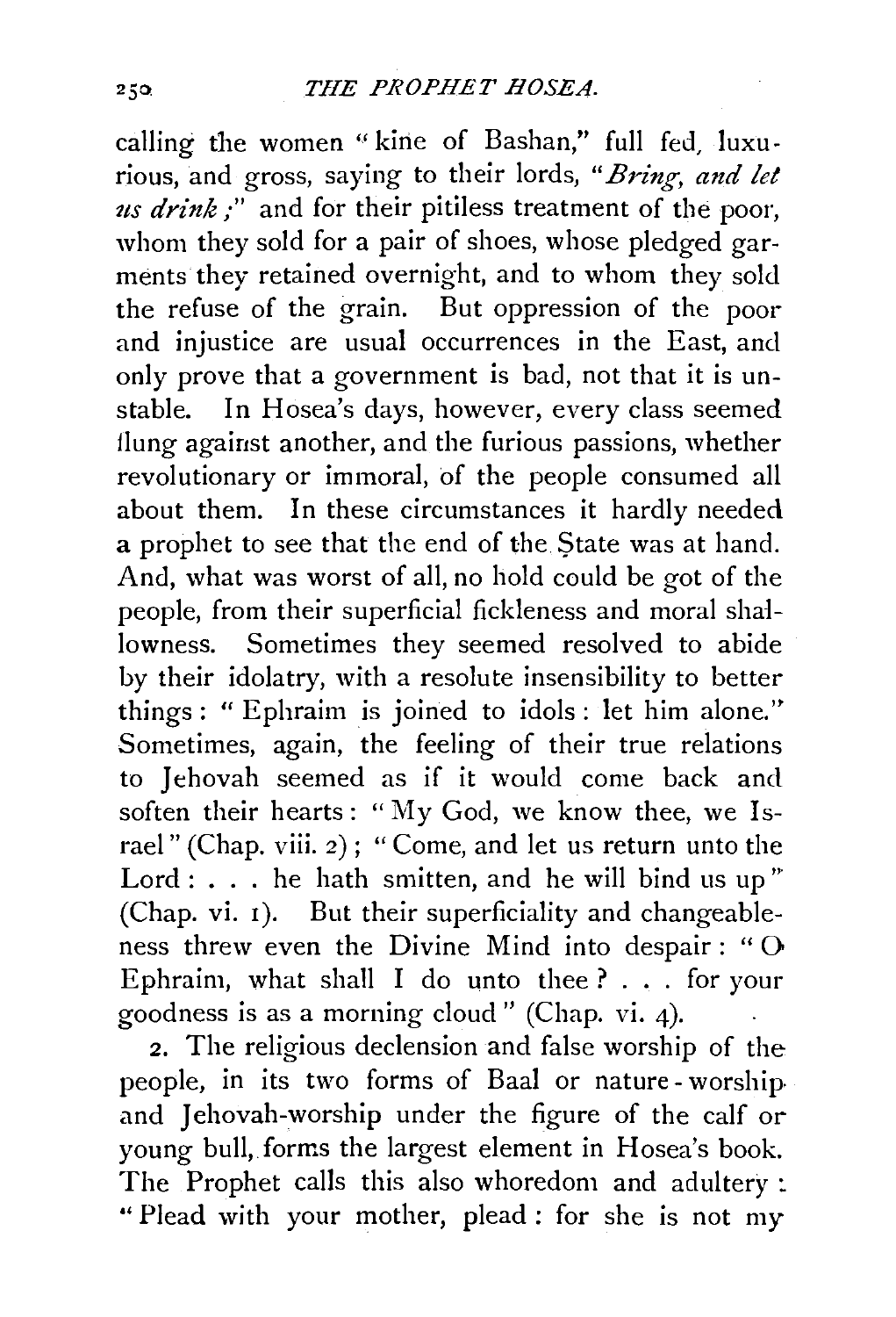wife, neither am I her husband : and let her put away her whoredoms from her face, and her adulteries from between her breasts." (Chap. ii. 2. Comp. Verses 5, 7, 12, 13; iv. 13, ff.; v. 3, &c.) The name of whoredom, given to this false worship, might be the natural corollary of the conception, first expressed by this prophet, and but a figure for his main idea of the loverelation of Jehovah to his people, that the Lord is the Husband of the Church. But it is probable that the name arose in another way. The Baal-worship was accompanied by shameful prostitution, in which indeed it partly consisted ; and it is likely that these practices first brought down upon the Baal-religion this general name, although the idea fitted perfectly into the great conception of Jehovah's relation of Husband to Israel, and received much elaboration and extension from successive prophets in this connection.

It is remarkable that Hosea joins the calf-worship with the worship of Baal in the sweep of a single condemnation. The calf-worship is also idolatry : " He hath cast off thy calf, 0 Samaria : ... for from Israel is it also : the workman made it, and it is no God." (Chap. viii.  $5.$  Comp. x.  $5, ff.$ ; xiii.  $2, ff.$ ) This looks like an advance in logical clearness and stringency over the Prophet's predecessors. To Amos the calfworship was reprehensible, but he had not called it idolatry. And when we read the history of Elijah, we discover that, while he fought against the Baal-worship as a matter of life and death to Israel, he has no word of condemnation for the worship of the calf. The conclusion has been drawn that in these facts we may · trace the advance, step by step, of the popular religion of Israel, from nature- worship first to a worship of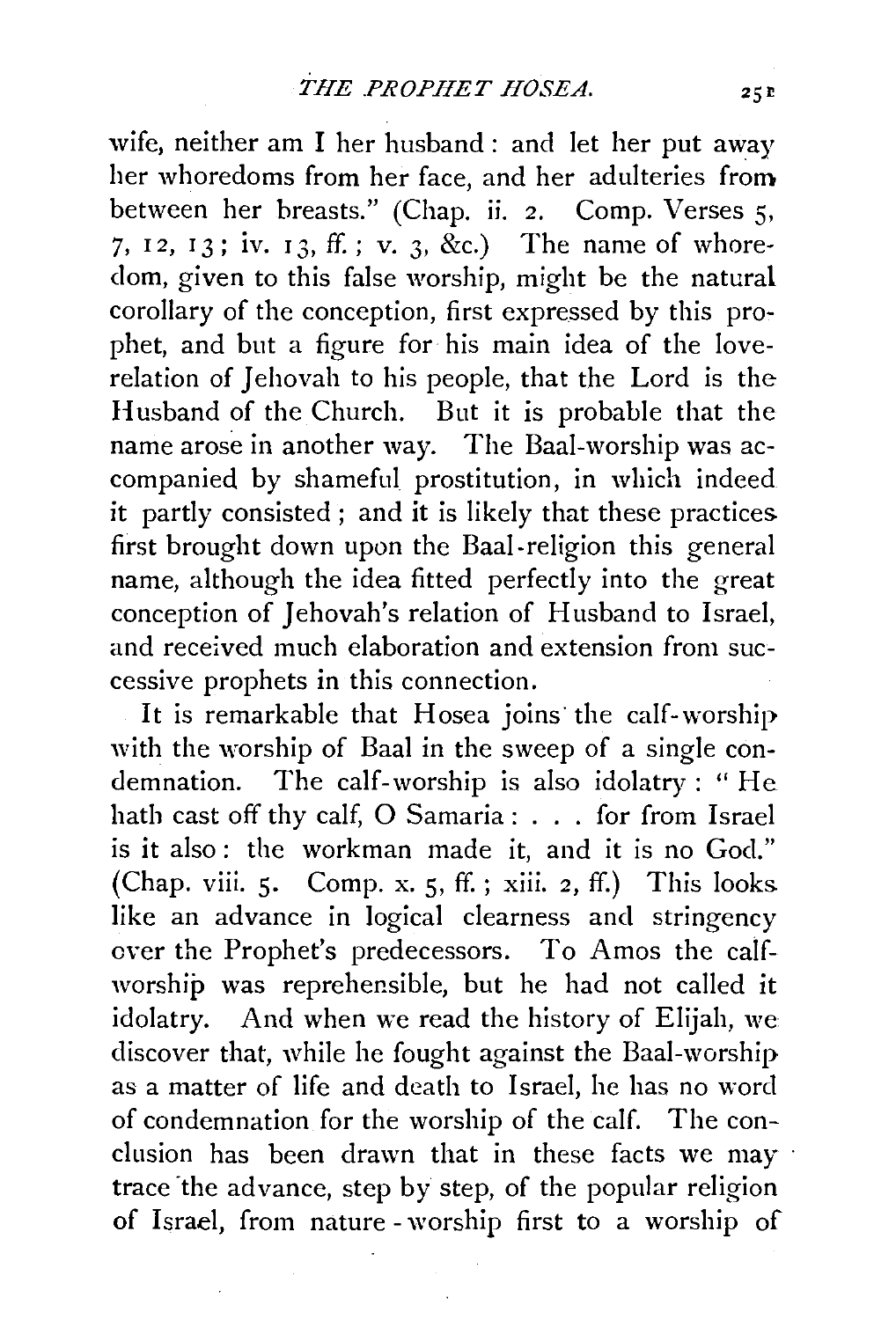Jehovah which was still sensuous; and then, by a further clarification of the Divine idea, to a worship of Him which was purely spiritual, and that the leaders in this advance were the prophets. · That this advance was involved in the conflict which the prophets waged, no one will deny. But what will be denied is, that the spiritual worship of Jehovah is a novelty, and the result of the conflict. The prophets fought, according to their own representation at least, not in order to gain this, but lest it should be lost. They are not innovators ; they call men back to the old paths. The storm-cloud of judgment which, in the vision of Amos. sweeps round the whole horizon, discharges its fury on Judah "because they have despised the law of the Lord, and have not kept his commandments, and their *lies* caused them to err" (Amos ii. 4); and Hosea threatens the priests in these terms : " $My$  people are destroyed for lack of knowledge : because thou hast rejected knowledge, I will also reject thee, that thou shalt be no priest to me: seeing thou hast *forgotten* the law of thy God, I will also forget thy children" (Chap. iv. 6). The spiritual worship of Jehovah, without material form, had prevailed from the time of Moses, for it is not supposed that any image existed in the Tabernacle. But that this worship was sometimes in danger of being overwhelmed by the tide of idolatry is certain, and is a thing quite natural. For the Israelites were surrounded on all sides by these idolatrous tendencies, and their kings sought alliances with the nations where they prevailed. And the religious condition even within Palestine must have been a very mixed one. For a" mixed multitude" came up with Israel out of Egypt. Tribes here and there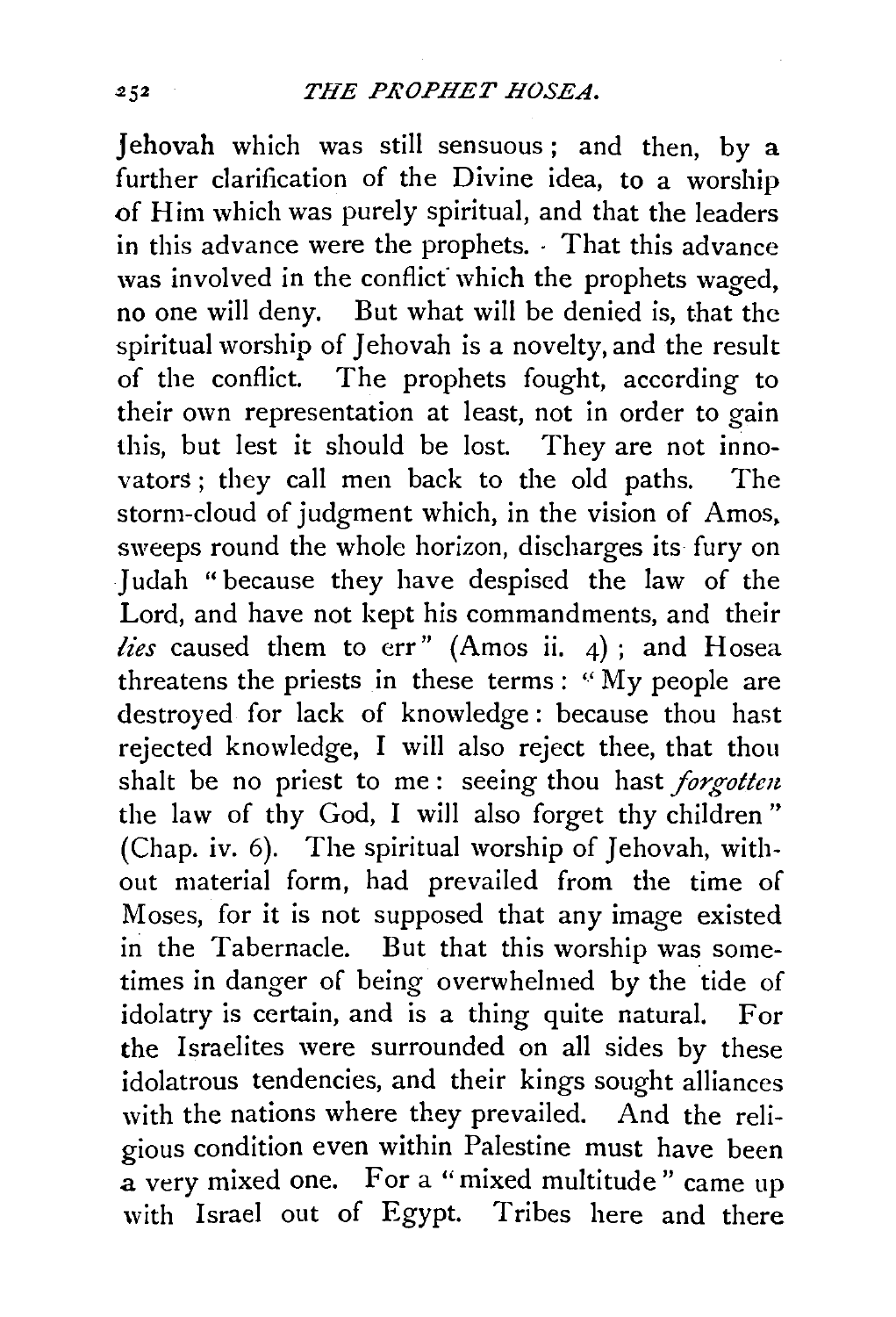attached themselves to the host in the wilderness. The native populations of Canaan, among whom the grossest forms of nature- worship prevailed, were not exterminated, but absorbed into the nation, becoming with it practically, with the rarest exceptions, one people. Such a mass could not be penetrated in a day with pure conceptions of deity. On the contrary, the pure light of Jehovah could only illuminate the fringes of this illimitable darkness, which threatened ever to swallow it up. Too much weight is given to the presumed silence of Elijah regarding the calf-worship. The history of Elijah which we possess is later than his day ; and it was no doubt the design of the author of it to confine his work to tracing the glorious campaign of his hero against the infamous priests of Baal -a campaign the full fruits of which were reaped only in the sweeping revolution of Jehu, that shortly after involved the house of Omri in the ruin of the superstition which it had upheld. And then, as to the difference between Hosea and Amos, we must, in judging their statements, observe their type of mind, and the natural light in which they view things. Amos is the prophet of morality, of natural right, of the ethical order in human life-upheld, no doubt, by Jehovah, and referrible to Him at last.<sup> $I$ </sup> Hosea is a prophet of religion. Jehovah is the starting-point from which he begins, the centre of his whole view. The light that covers all things is a light that falls on them from Jehovah. In that light he sees sharply the bearings. of all practices in the nation's life, and the incongruity of the calf-worship with the true idea of Jehovah at. once strikes his eye. The prophets of the second half

' Duhm, "Theology of the Prophets."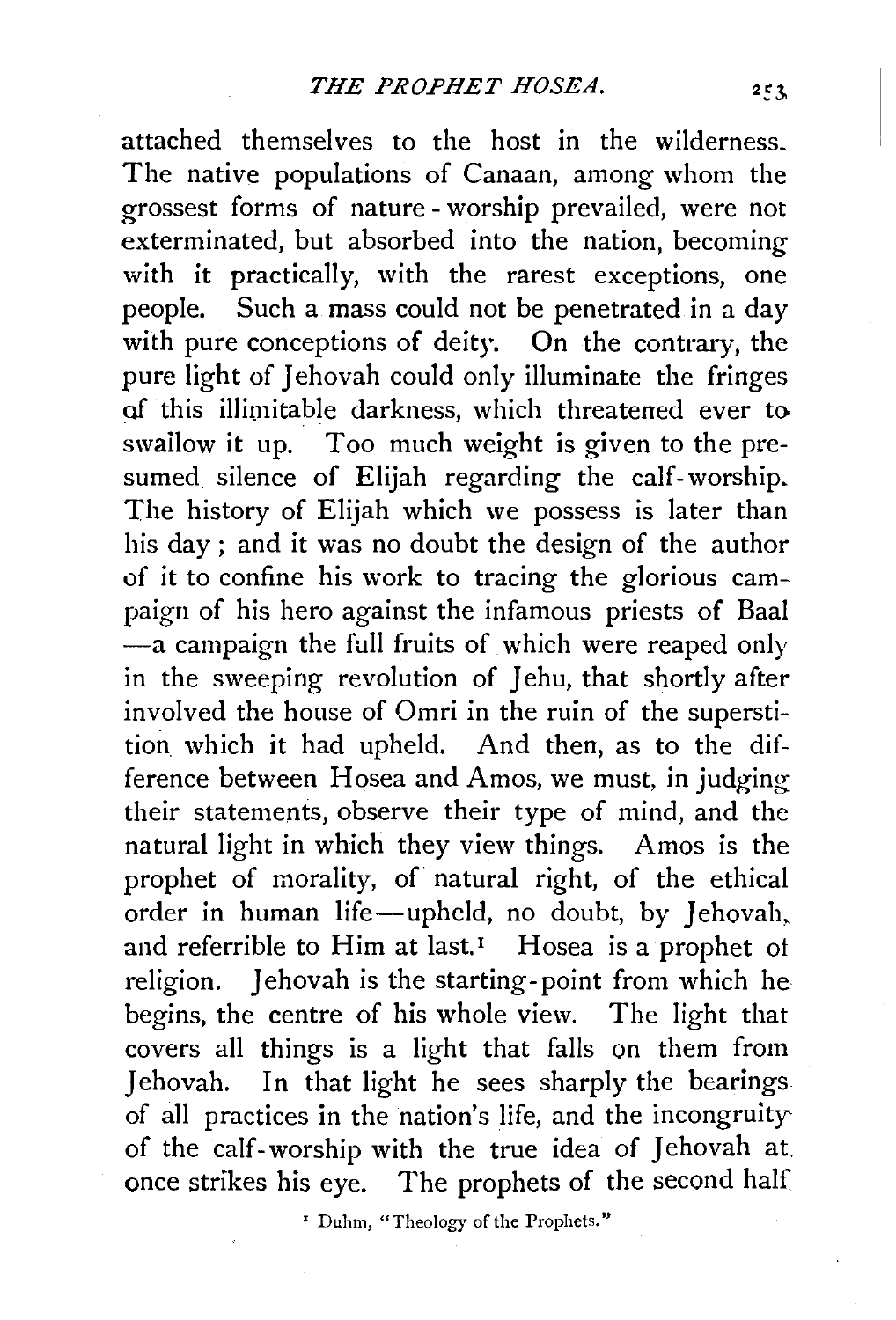of the ninth and of the eighth century are of immense value in enabling us to conceive the condition of men's minds in their day. But they do more than this : they enable us to overshoot their day, and behold what is indefinitely anterior to it. The most significant contribution which they make is the attitude which they take up. They are not leaders of the people in a path that shall conduct them to new truths-truths never known before. On the contrary, their movement is retrograde. They desire to preserve for .the people what they are losing. They call them back to old attainments in knowledge and sanctity; they tell them that they have "forgotten" and "corrupted themselves." (Comp. Chap. viii. 1; xiii. 4, where, for "shalt know," read "knowest.")

This subject cannot be pursued further here. But the picture of religious confusion \vhich the Prophet draws is even more extraordinary than his pictures of social and political anarchy. He justly complains that there is " no truth nor mercy nor *knowledge of God* in the land" (Chap. iv.  $i$ ), and that the "people are destroyed for lack of knowledge" (Chap. iv. 6). All true conceptions of deity had gone from their minds. A vague sense of some power " not themselves " in nature seemed the utmost they could reach. There was no want of sacrifice and incense and feasts ; and these were offered, too, to the name of Jehovah, but with no perception of his character : "I desire . . . the knowledge of God more than burnt- offering" (Chap. vi. 6). The Baal-worship and  $\overline{\text{lehov}}$  worship had run into one. The existing syncretism was the confluence of two streams, a worship of Jehovah, although among the mass of the people with somewhat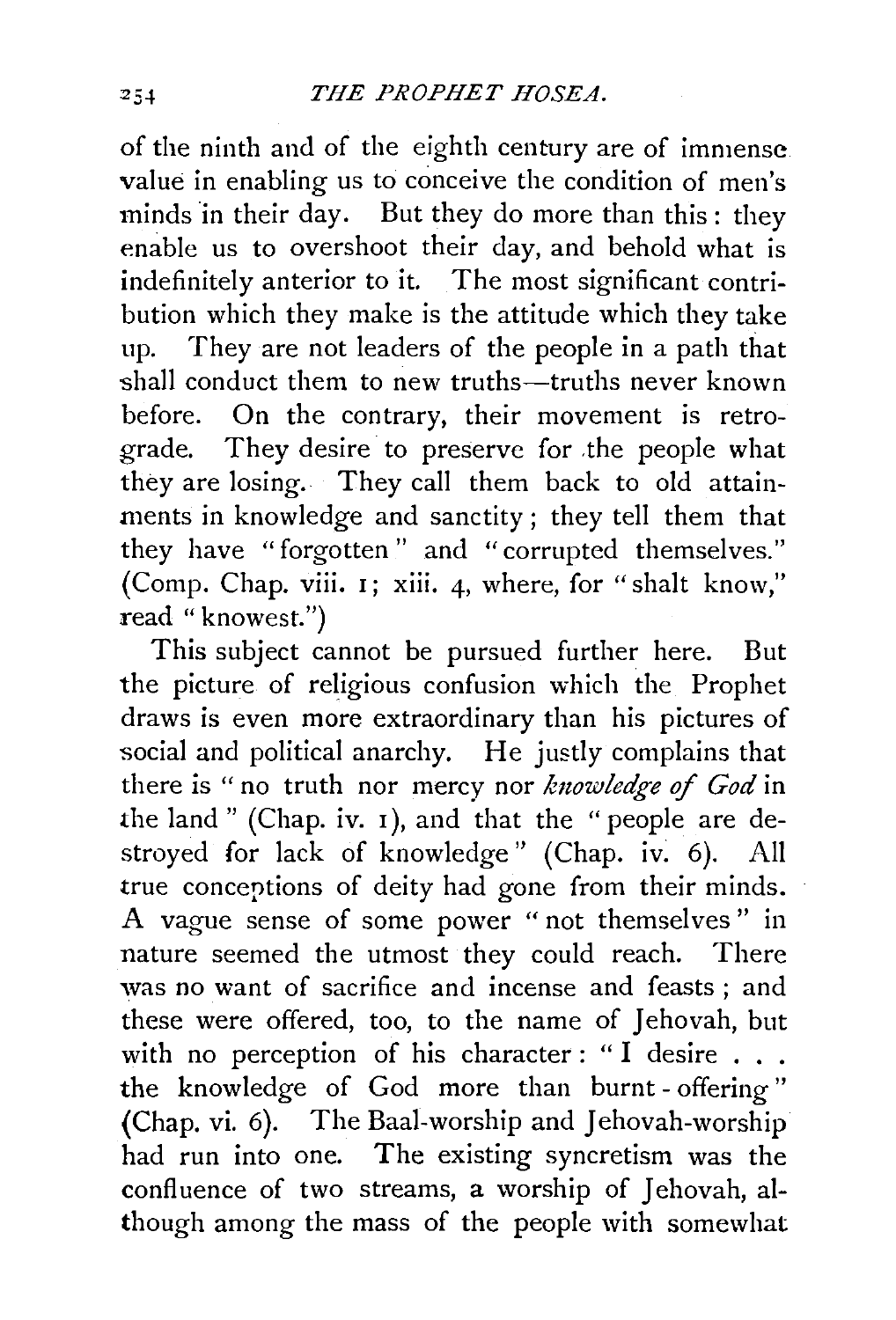clouded conceptions of his spirituality and ethical nature -conceptions which the calf-worship tended to darken still further-and a nature-worship under the name of Baal, which, running always as a feeble stream among the people, as their history in the wilderness shews (Chap. ix. IO; xi. I, ff.), had been reinforced and increased to a flood by the inbreak of Phœnician idolatry. Even when the revolution of Jelm put an end to this worship as a public institution, its spirit remained, and served itself of the various forms of Jehovahworship, and lived on. The confusion was deepened by the fact that in Israel the name Baal, which means "lord," had naturally been in use as a designation of Jehovah-a fact which can hardly be doubted when we remember the many proper names compounded with Baal, such as Ishbaal. Afterwards, when the name fell into disrepute, and from its dangerous character was proscribed, these names were transformed, and the popular abhorrence substituted *bosheth* (" shame'') for the primary element of the compound. Hosea (Chap. ii. 16, ff.) looks forward to the happy time when this name shall no more be used : "In that day thou shalt call me *Ishi* (my husband) ; thou shalt no more call me *Baali* (my Baal, lord)." But a change of name could do little to clarify the people's conceptions of God. Sterner measures were demanded. As sin has so infected our natural bodies that they must die and be dissolved, and atom be separated from atom till sin has nought to which to attach itself, and thus really we shall "die unto sin;" so every institution which the Baal-spirit had infected in Israel, from the rites of religion down to the husbandry of the ground, shall perish and cease, and the remnant of Baal shall be cut off, and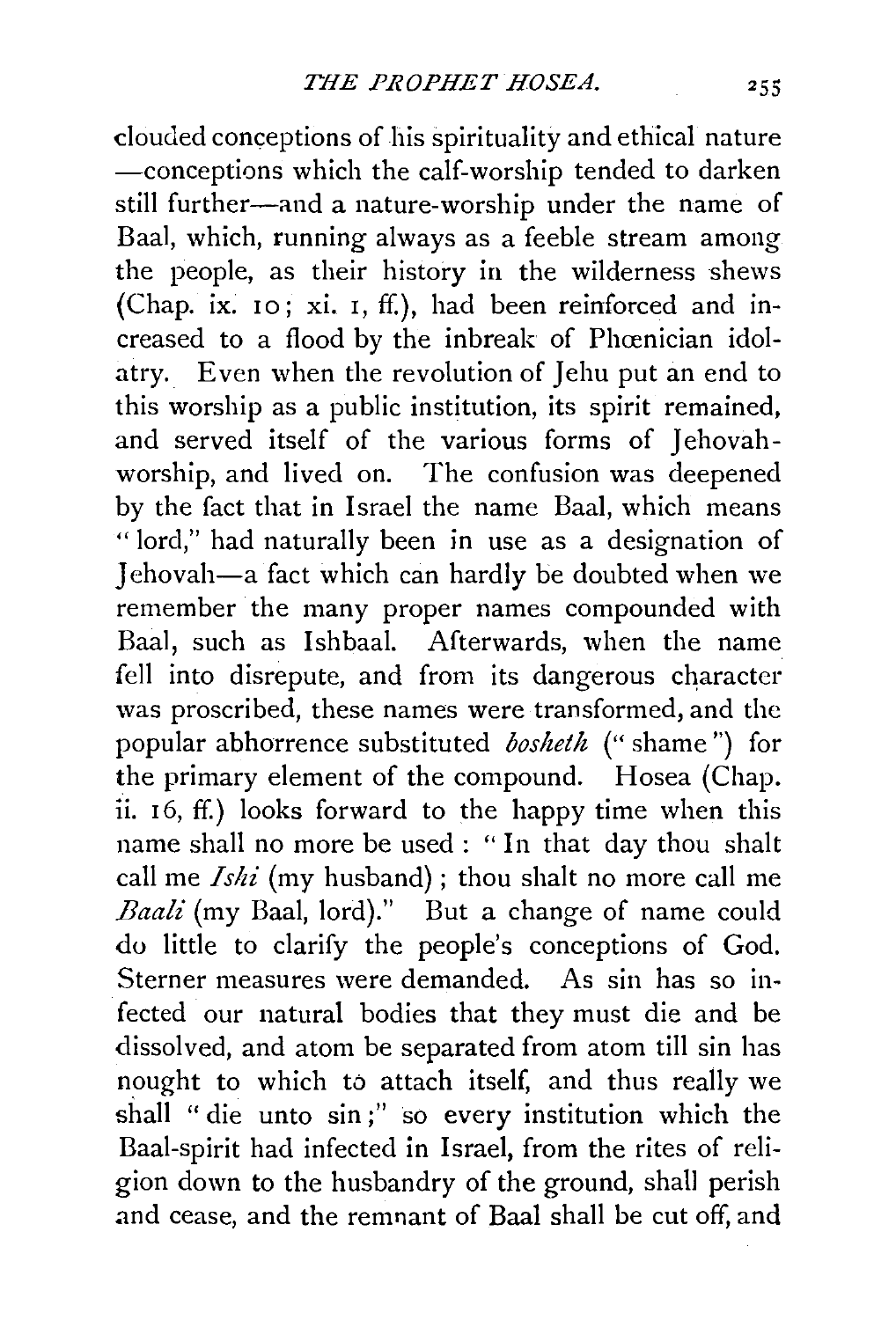Jehovah alone shall be exalted. "The corn, and the wine, and the oil, of which the people said, These are my hire that the Baalim have given me, the Lord will take back in the time thereof" (Chap. ii. *passim*)-and the institutes of religion, which Baal had invaded and filled with his unclean spirit, shall be abolished till a purer worship arise ; and the kingdom shall be broken up, and the people go into captivity : " The children of Israel shall abide many days without a king, and without a prince, and without a sacrifice, and without an image, and without an ephod, and without teraphim." (Chap. iii. 4. Comp. ii. 13, ff.; viii. 11, ff.; ix. 1, ff., &c.)

3. Another considerable element in Hosea's prophecy is his opposition to the foolish politics of his country, the alternate coquetting with Assyria and Egypt. He gives the same name of whoredom and " hiring loves" to this policy : " They are gone up to Assyria, like a wild ass alone by himself:  $\tilde{E}$ phraim hireth loves" (Chap. viii. 9); "Then Ephraim saw his sickness, and Judah saw his wound, and Ephraim went to Assyria, and sent to king Jareb; but he is not able to heal you" (Chap. v. 13). The name of whoredom may have been given to the foreign policy of the nation, either because the foreign nations whose aid was sought were idolatrous, and their overwhelming influence tended to a reciprocity of religion and the flooding of the land of Israel with theirthought and the forms of their civilization, as Isaiah says of his countrymen, " *They are filled from the East,"*  and contrasts the happy time coming when the people shall return to what is native, when the branch of the Lord shall be beautiful, . . . and the fruit of the land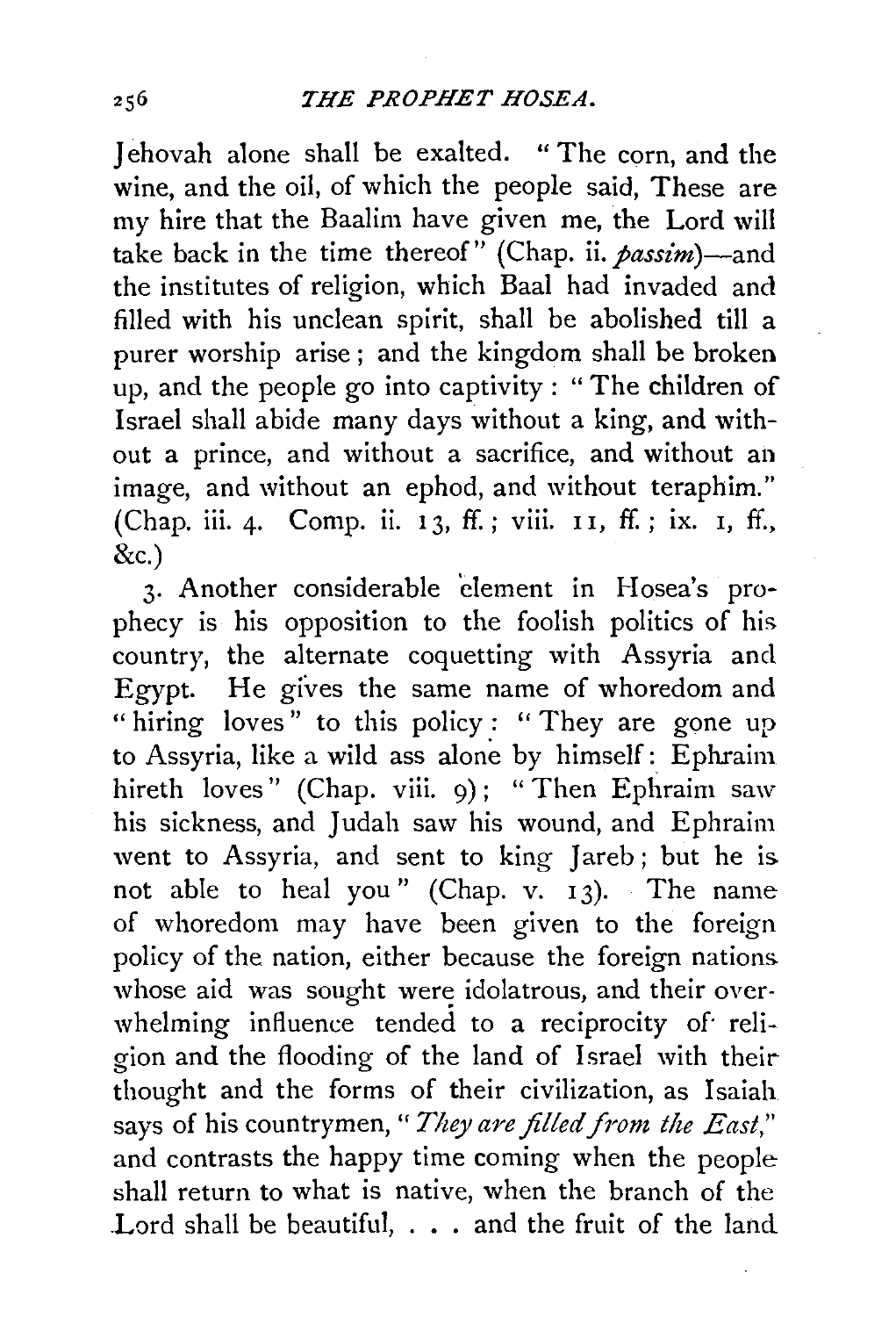a pride and a glory (Isa. ii.  $6$ ; iv. 2); or the name may have sprung immediately from the Prophet's conception of Jehovah as the Husband of Israel. This leaning on foreign nations and trust in them indicated alienation from Jehovah and mistrust in Him; the Husband felt He did not possess the whole-hearted affection which He claimed. This changeable policy, not unnatural to a small State situated between two great empires, in the collision of which it was ever liable to be crushed. was dangerous even on principles of ordinary statecraft. It was like the unstable fluttering from place to place of a foolish bird : "Ephraim is like a silly dove, without understanding: they call to Egypt, they go to Assyria" (Chap. vii. II). In the nature of things such a policy must prove disastrous. Both empires resented, and felt free to revenge what they could call disloyalty. But in the Prophet's view the disloyalty was of a deeper kind : it was against Jehovah : and the chastisement of it came direct from Him: "When they go, I will spread my net upon them" (Chap. vii. 12). Here and everywhere in the Prophets the Nemesis of the evil deed is wrapped up within it ; men fall by their own counsels (Chap. xi. 6); the reed on which they lean goes up into their hand: " Ephraim shall return to Egypt, and they shall eat unclean food in Assyria" (Chap. ix. 3).<sup>1</sup>

*'* The expression "unclean" used here indicates that in the view of the Prophet and those of his time the land of Israel was sacred, and all other lands profane ; that only in that land could Jehovah be worshipped by sacrifice and aright; and that food not sanctified by the preliminary rite of sacrifice to Jehovah was unclean (Chap. ix. 4, ff.). This is one of a class of references in the early Prophets of extreme value in the present condition of Old Testament criticism, when investi· gators into the antiquity and order of succession of the Hebrew records have turned away f om the literary characteristics of the books, as offering no basis for anything except the most general conclusions, to pursue inquiries into the archreo· logical contents of the books, the ideas prevailing in them, the relations of law to law and codes of law to one another, and the like, and thus trace the progress of

VOL. IX.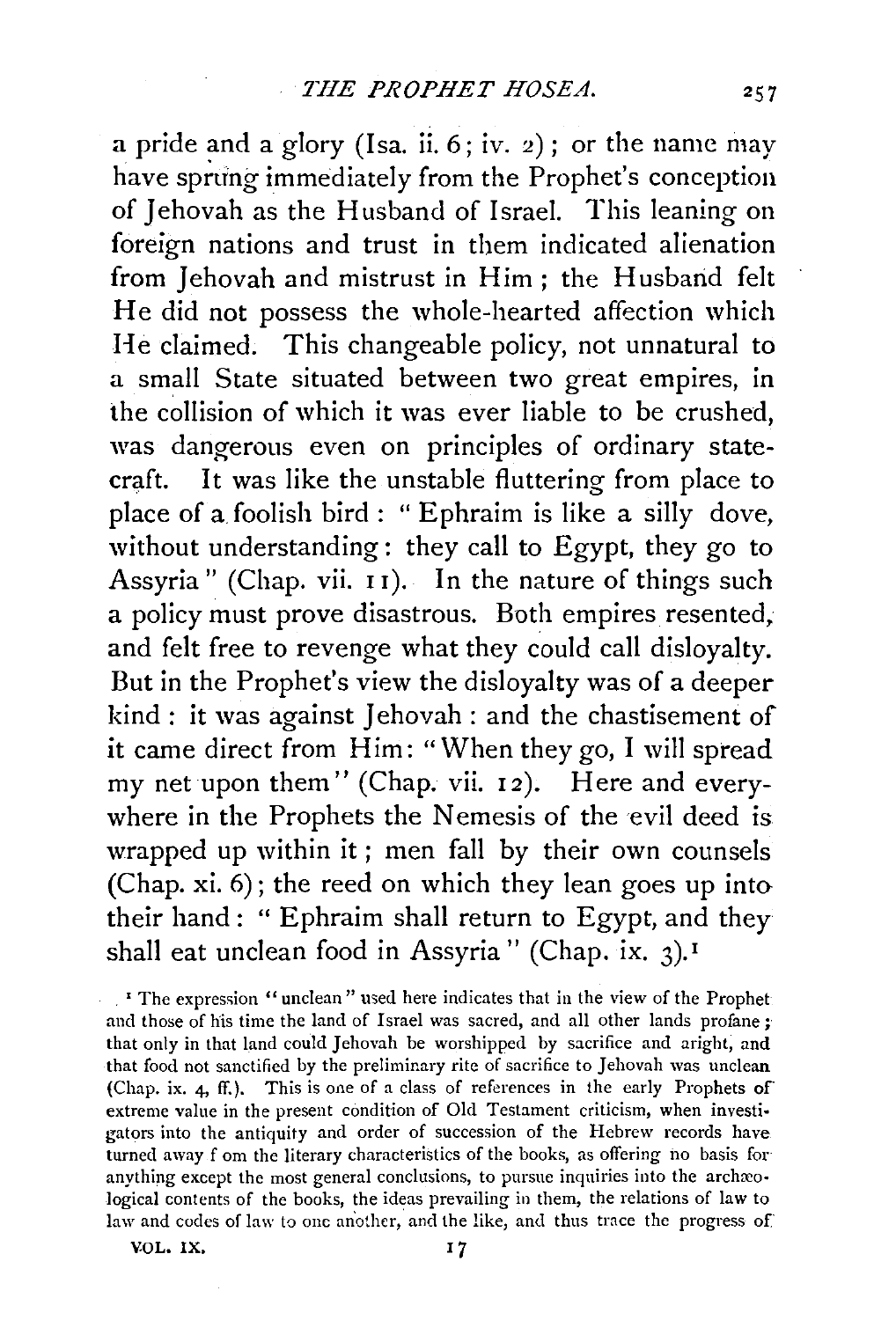4· The last thing which Hosea blames in Israel is its rebellion and defection from the house of David, which, truly considered, was defection from Jehovah also. This is its primary offence, and the root of all other offences (Chap. viii. 4; xiii. I 1, I6). Hence in their regeneration they shall undo their past rebellion, and seek Jehovah their God and David their king (Chap. iii. 5).

S· The great truth which Hosea has to teach is the love of Jehovah to Israel. It was in love that He redeemed them from Egypt (Chap. xi. I) ; his relations to them all through their history have been those of love (Chap. xi. 4) ; even his chastisements have been inflicted in love (Chap. ii.  $14$  and Chap. iii.  $p \text{a} s \text{b} i m$ ); and, finally, their restoration and everlasting peace shall come about through Jehovah's love (Chap. v. 4, ff.). This relation of love Hosea expresses by calling Jehovah the Father and especially the Husband of Israel. The idea of the latter relation runs through the whole prophecy, and is the more fertile idea of the two, or at least truer to the primary conception of the Old Testament religion, which is that of a covenant (Chap. vi. 7), and not that of generation by Jehovah ; although the latter idea, really the more profound, is touched upon by Hosea, and more fully developed by later prophets. Throughout the Prophets, who are statesmen in the kingdom of God, the person or subject with whom Jehovah enters into relations is always the community of Israel. Individual Israel-

thought and institution, and construct a history of Israel from within. Hosea is particularly rich in allusions to matters now in controversy. Compare, on the appliances of worship, Chapter iii. 4; on the written law, viii. 12; the multiplicity of altars, xii. 11 ; viii. II ; x. I ; iv. 13; the novelty of the Baal worship, xiii. 1, 4; xi. 2; ix. 8, I ; vii. 13; historical allusions, i. 4; iii. *5* ; vi. 7, if we read " like Adam; " x. 9, 14; xi. 8; xii. 3, ff., 12, ff.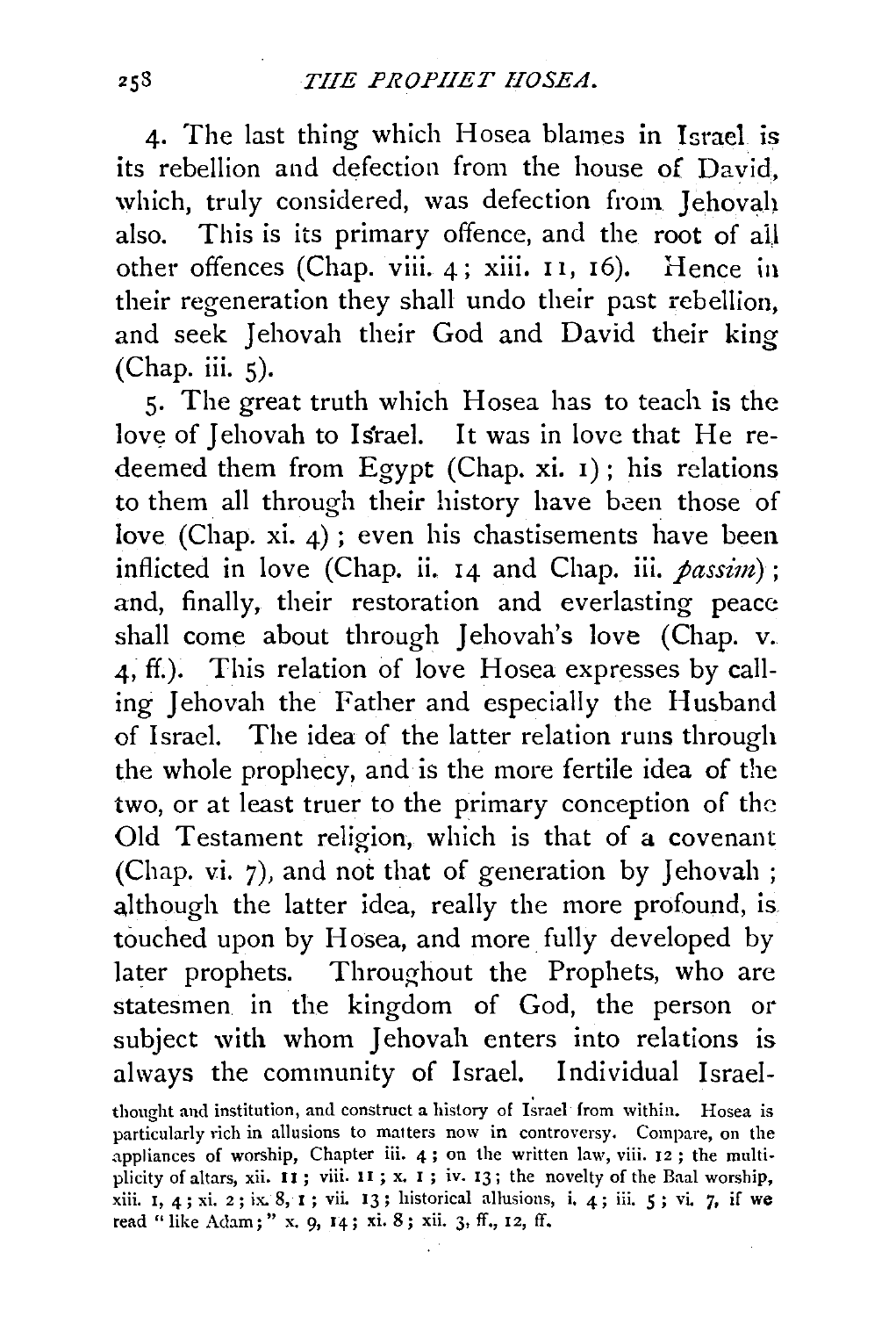ites only share the blessings of this fellowship, in a secondary way, as members of the community. No doubt, side by side with this view, there runs another. The claims of the individual spirit ever thrust them- ·.selves forward and become more pressing; and the fruit of this strife of the individual to attain and express his true relations to Jehovah we observe in the Psalms and in such books as Job. To this strife we owe the full development of such doctrines as that of immortality. But the Prophets deal with the kingdom of God. and its destinies ; all their activities are directed toward the well-being and perfection of the community. And the idea of the marriage relation between Jehovah .and the community, when once struck, opened *up* the way both to the extension and the deepening of former -conceptions of the covenant relation. The somewhat hard and merely civil notions. of fidelity to a paction, and offence at the breach of it, have thrown over them the glow of human relations. Affection, and faithfulness, .and the keen emotions of wounded love, and hasty anger (Isa. liv. 8), and putting away, and an overwhelming regret that longs for reunion, and much else {Chap. ii. 19, ff.), are all sides of one great truth, proofs of profound efforts to approach what can never be reached, the idea of the love of God " that passeth knowledge." How strong a hold this idea had taken -of the prophet Hosea we may see from the extra- ·ordinary use which he makes of the circumstances of his own married life in the first three Chapters of his ,book.

In this connection an interesting question arises, -viz., What is the relation to one another of the ideas which have been referred to above in particulars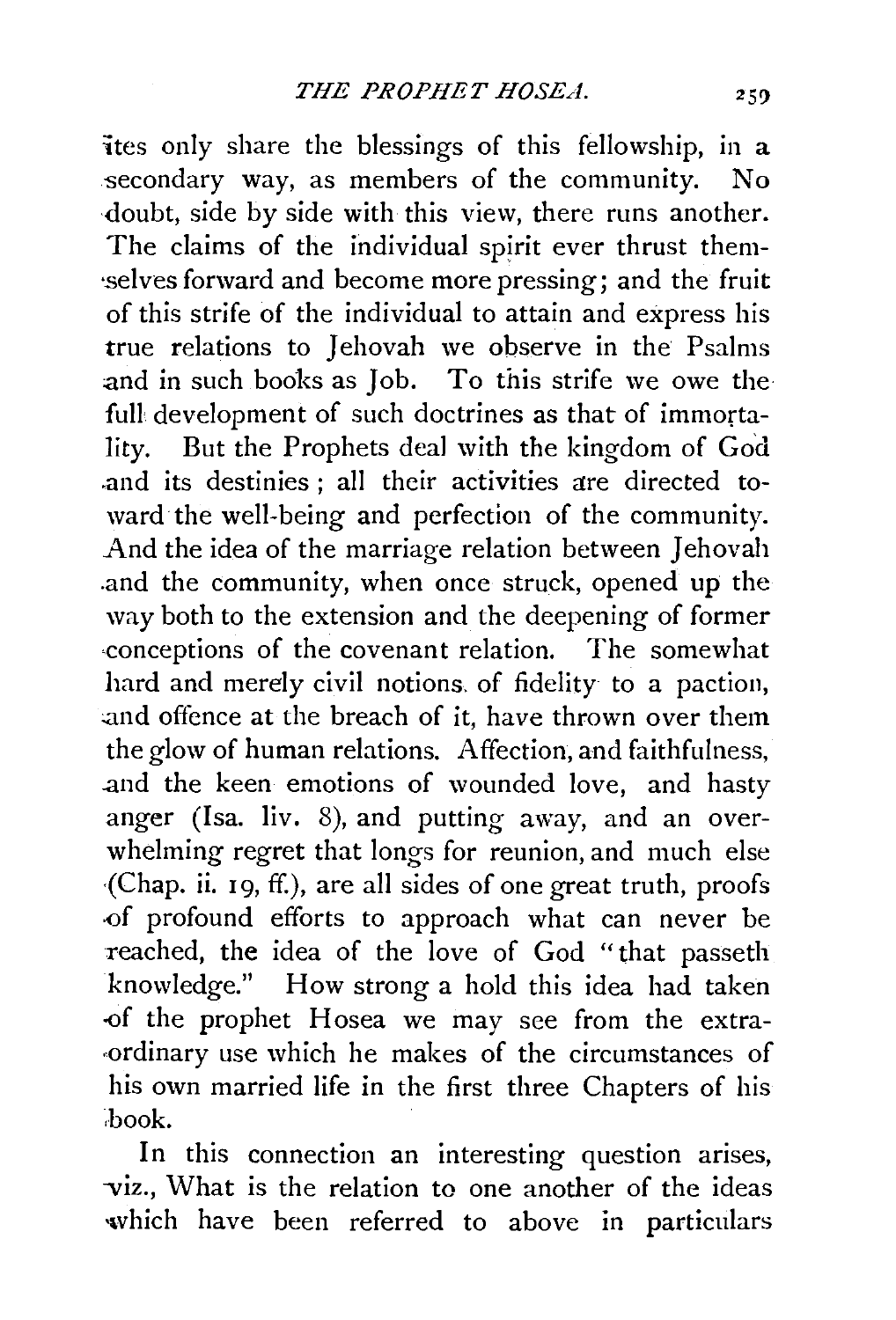I to  $5$ ? Which of them is primary, and in what order did they arise ? In seeking an answer to such a question we must distinguish between the way in. which these ideas arose historically in the Prophet's mind as the forms of the national life and the tendencies of his country presented themselves to him. and the way in which we perceive them to lie in his. mind when, towards the end of his career perhaps, he. sat down to write his book. By this time his scheme of ideas had crystallized, and the order of thought in. his own mind, although he does not follow this order strictly in his book, is the order which reading his. book at once suggests to.our minds. The idea of the Divine Love and the marriage relation is first, and all other ideas are but deductions from it." That this idea had already become primary when he wrote, is evident from his placing the history or allegory of his own married life at the head of his work. What follows. not only in Chapter ii., but to the end, is but exposition of the one thought. But the thought is grasped with extraordinary clearness, and followed out with. great consistency.

First, this love of Jehovah elevates the object of it into a personality, and gives it a unity of feeling, giving it also the sense of benefit, and of responsibility. But from this unity follows the sin of the schism of thenation under Jeroboam. This divided the object on which God's love was fixed; it both made that love which cannot be divided impossible, and particularly it made impossible the reciprocal duties. Whetherwe might not find here an argument even for a more perfect superficial unity than exists among Christian Churches may be left a suggestion.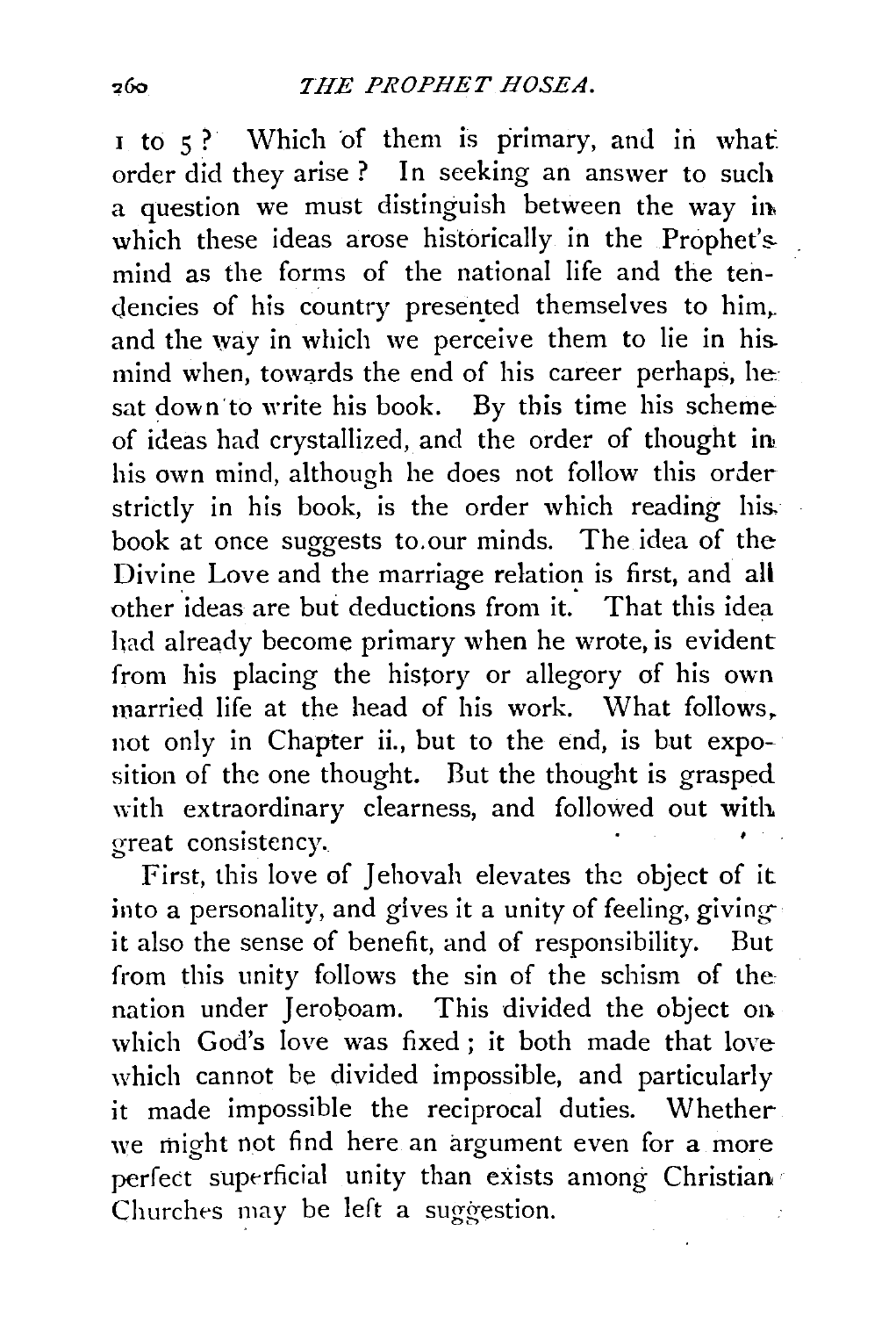Again, it seems carrying out the idea of the married relation with even a greater stringency and inwardness when the Prophet condemns the national policy. It was.not merely that seeking the help of Assyria and Egypt shewed distrust of 1 ehovah : this might be momentary, and due to the perilous exigencies of the situation. The Prophet, with a certain subtlety, seizes the condition of mind of the community and the direction of the heart, which indicated profound alienation 'Of feeling and dissatisfaction with the whole range of affections and duties that her relation to Jehovah imposed. What he detected in her policy was the desire to rank as one of the nations (Chap. vii. 8), to become a military power and ride upon horses (Chap. xiv. 3), and affect the pomp of a secular state by building." palaces" and fenced cities (Chap. viii. 14). It was this secular feeling and entire misconception of her true meaning that prompted the community to demand a king at first, and led men like Samuel, who saw clearly the meaning of it, to resist the demand. Even in this early age Hosea and other prophets understood clearly what Christ stated in words: "My kingdom is not of this world."

And, once more, if the breaking up of the kingdom, and mixing among the nations (Chap. vii. 8), was held by the Prophet to be a disruption of the one con-.sciousness of the object beloved, and a confusion fatal to the continuance of Jehovah's affection and the right performance of duties to Him, the setting up of Baalworship or even calf-worship was much more an offence against his love. This not only shewed alienation of feeling; it was downright infidelity. And the Prophet ~xposes, with a grave severity unmixed with any feel;-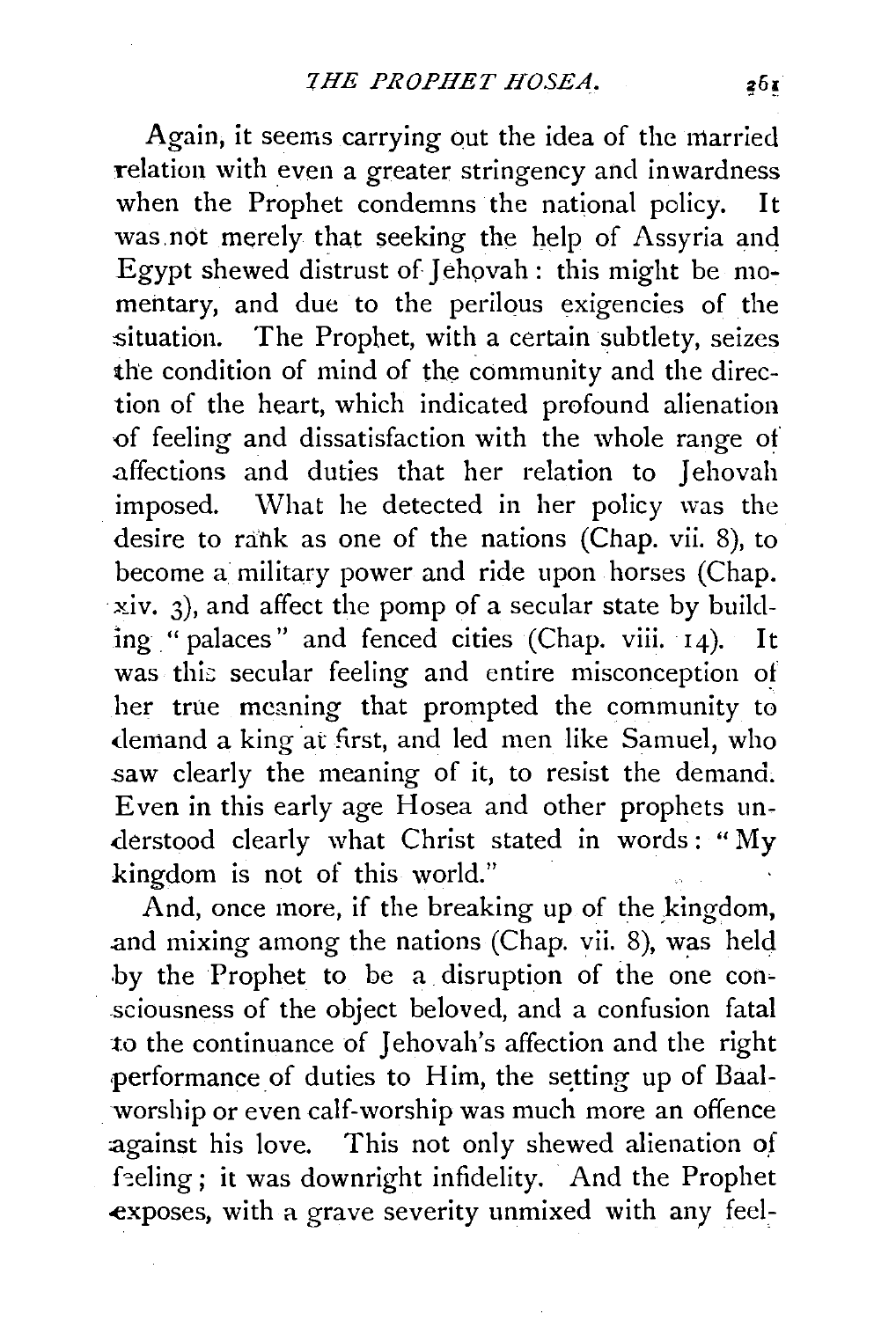ing of its absurdity, the feminine vanity and love of attire that characterized the community even when pursuing her grosser pleasures - when "she decked herself with her earrings and her jewels, and went after her lovers" (Chap. ii. 1 3).

The order of the Prophet's book shews that, when he wrote it, the primary idea in his mind was the love-relation of Jehovah to Israel, and that his other thoughts follow from it as corollaries. It is possible, however, that he did not start on his prophetic career with any such scheme in his mind, but was led to it in attacking one by one and independently the practical •nischiefs he encountered among the people. There are some indications, however, which would lead us to infer that the idea of the marriage-relation of Jehovah to Israel was one with which the Prophet began his career of public preaching; and, if this be so, we areperhaps put upon the track of the way in which this. great primary !dea came to take possession of him. The prophecy commences: "In the beginning, when the Lord spake by Hosea, the Lord said unto Hosea,. Go, take unto thee a wife of whoredoms" (Chap. i. 2). There seems this much at least of history here, that the idea of Israel's infidelity, and consequently the idea of her married-relation to Jehovah, was a primary one in the Prophet's mind from the moment of his public action, however much his long activity may have given. it clearness. Consequently we are thrown into a period anterior to this to find the circumstances that gave theidea such force to him. These circumstances are no doubt those which he narrates in his own personal history. To suppose that Jehovah would have commanded his prophet to ally himself to a woman already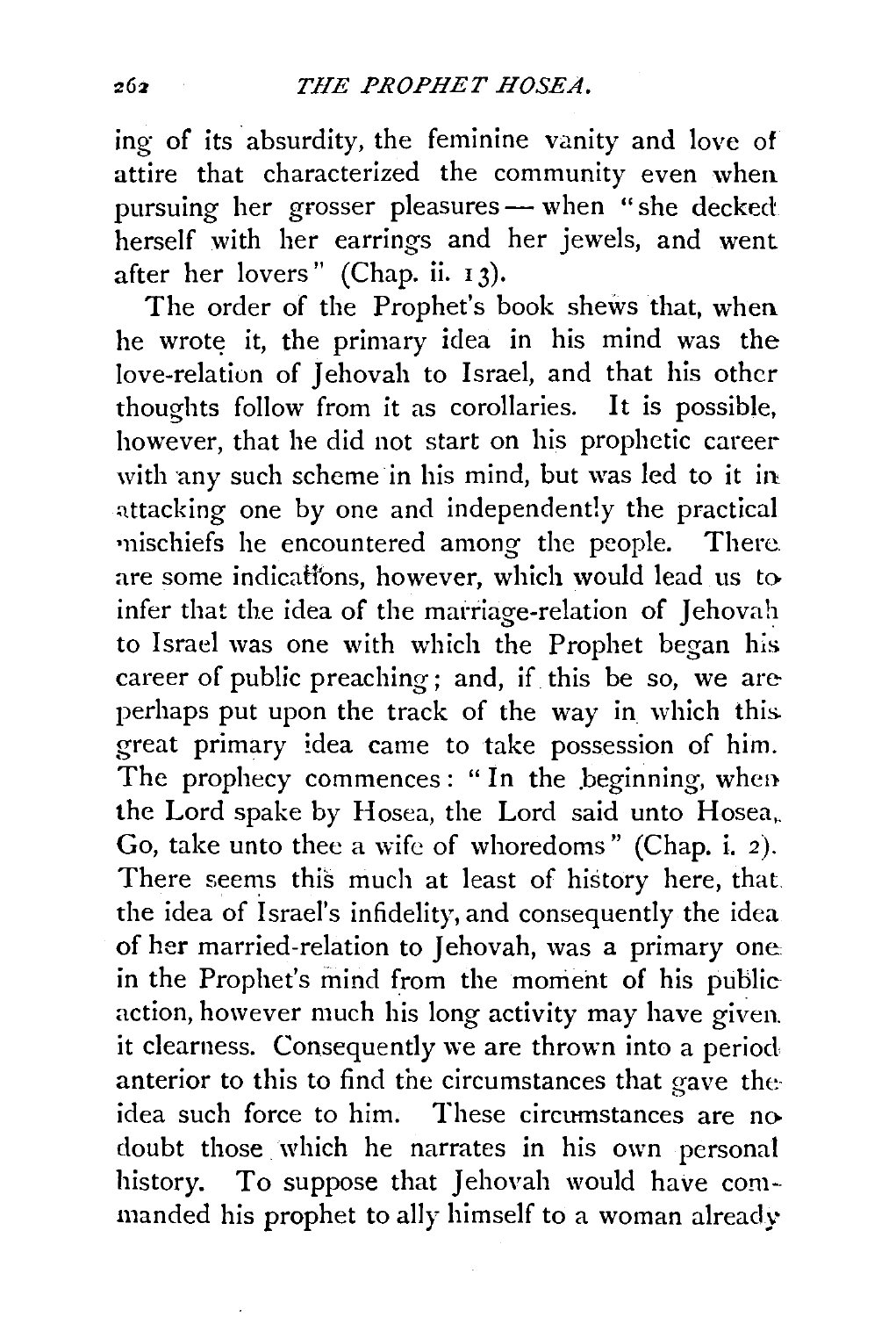tnown as of impure life is absurd and monstrous. On the other hand, the supposition that the story told in Chapters i. to iii. of the Prophet's married life is pure allegory, with no element of history in it, is superficial. and does no justice to the severe realism of the Prophet's character and words. Some such miserable history as he narrates had no doubt been his own. His wife had gone astray from him, sharing the deep corruption of the time. What had happened to him had happened to others. Nay, it was not a corruption of individuals only; it was universal. Israel was corrupt; and the thought flashed on him that his history was but a type of the history of Jehovah and his people. And, looking into it still more deeply, the additional conviction forced itself on his mind that it was not an accident or a misfortune that had brought him through such painful experiences. It was God's providential way of making a prophet of him, and giving him his prophetic word. Henceforth he comes forward as a prophet, and speaks with the energy and pathos of one who has experienced in life what he speaks, whose experiences have been his school for his work, and who feels that the Lord designed them to be so, and had through them lifted him up into a fellowship with Himself. Of course, when he came to write his prophecies, long after, he extended the bare outline of facts, and added to it much ideal ornamentation, in order the better to body out the great divine truth which both his life and revelation had so profoundly. impressed upon him.

6. This paper is already too long; and nothing further than a brief allusion can be made to the brilliant anticipations of the Prophet in regard to